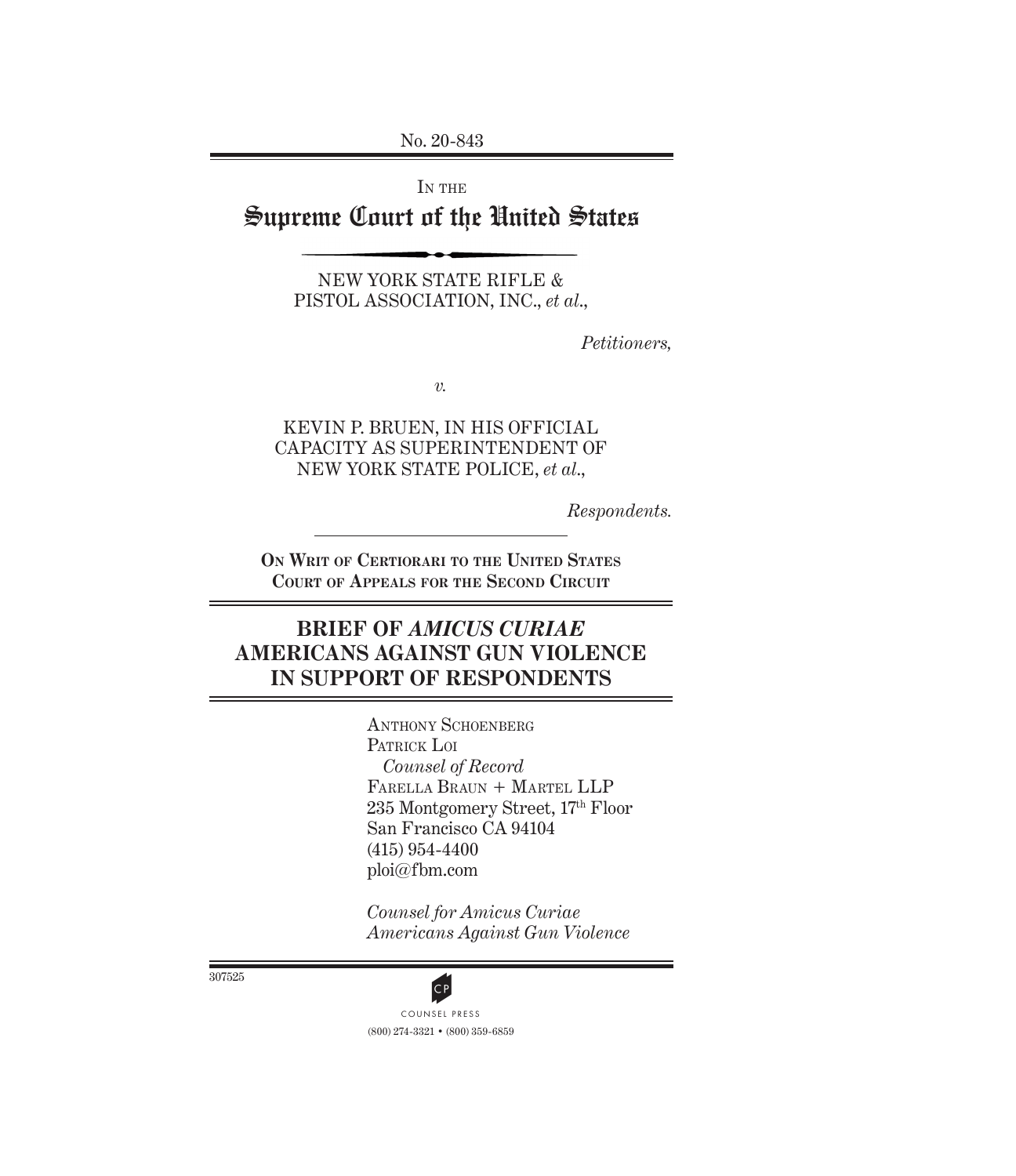## **TABLE OF CONTENTS**

|    |    |                                                                                                                                                                                                                                                 | Page |
|----|----|-------------------------------------------------------------------------------------------------------------------------------------------------------------------------------------------------------------------------------------------------|------|
|    |    | TABLE OF CONTENTSi                                                                                                                                                                                                                              |      |
|    |    | TABLE OF CITED AUTHORITIES iii                                                                                                                                                                                                                  |      |
|    |    | I. INTEREST OF AMICUS CURIAE1                                                                                                                                                                                                                   |      |
|    |    | II. BACKGROUND1                                                                                                                                                                                                                                 |      |
|    |    | III.SUMMARY OF THE ARGUMENT 6                                                                                                                                                                                                                   |      |
|    |    |                                                                                                                                                                                                                                                 |      |
| A. |    | <i>Heller's</i> conclusion that the Second<br>Amendment protects an individual<br>right to keep and bear arms unrelated<br>to service in a well regulated Militia<br>is inconsistent with the language and<br>history of the Second Amendment 8 |      |
|    | 1. | <i>Heller's</i> reasoning did not give effect<br>to the Second Amendment's Militia<br>Clause $\ldots \ldots \ldots \ldots \ldots \ldots \ldots \ldots \ldots \ldots 8$                                                                          |      |
|    | 2. | Even disregarding the Militia<br>Clause, the Arms Clause itself only<br>extends to military contexts 10                                                                                                                                         |      |
|    |    | The <i>Heller</i> majority opinion did not<br>a.<br>give sufficient weight to substantial<br>evidence that the phrase "bear arms"<br>had a military connotation 11                                                                              |      |

*i*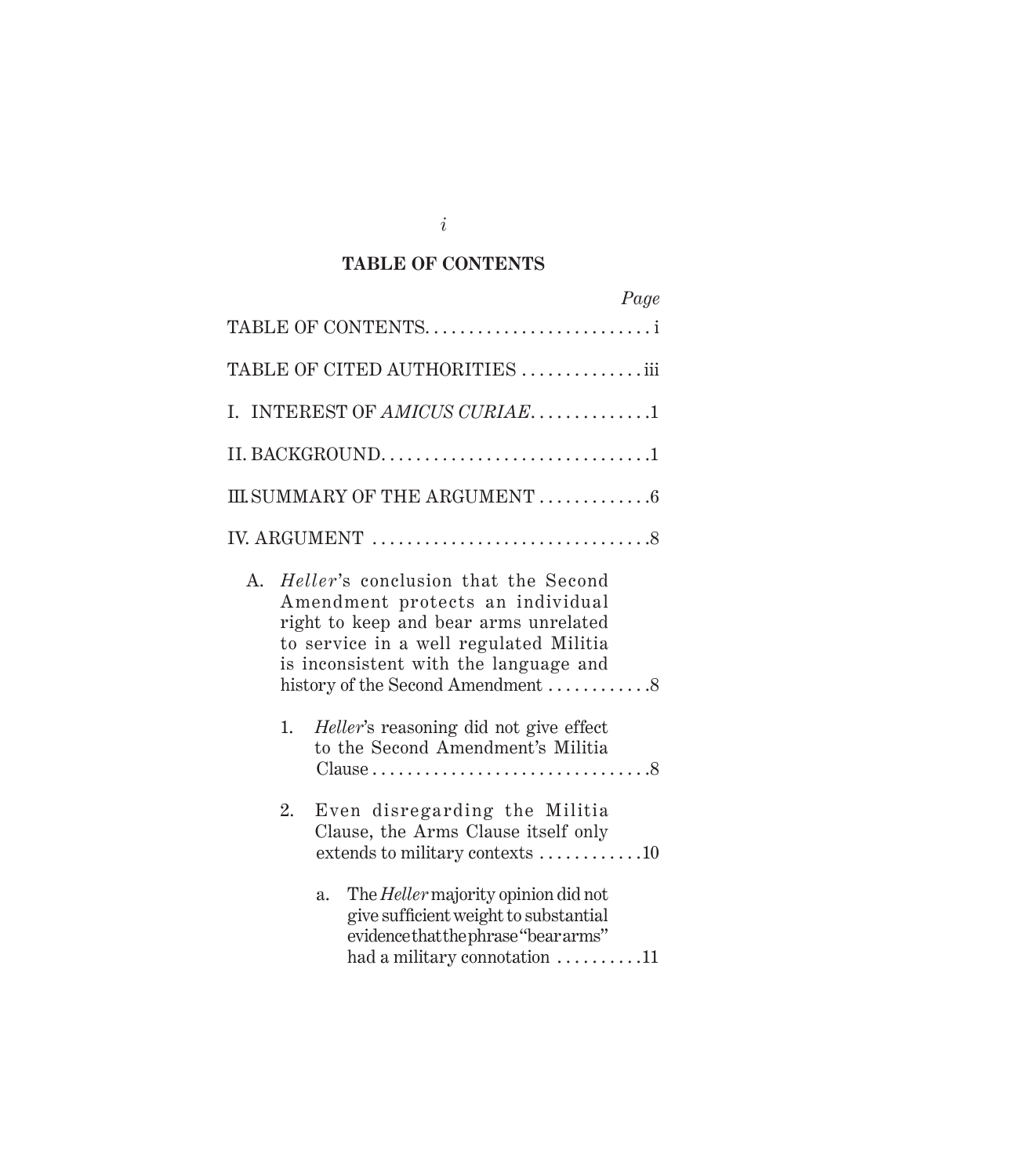# *Table of Contents*

# *Page*

|    | b. New empirical methods for studying<br>founding-era English usage further<br>demonstrate that the phrase "keep<br>and bear Arms" refers to collective,                                                 |
|----|----------------------------------------------------------------------------------------------------------------------------------------------------------------------------------------------------------|
| 3. | There is no evidence that the Second<br>Amendment was understood to codify a<br>preexisting right to bear arms 16                                                                                        |
| 4. | The drafters knowingly declined<br>to include language in the Second<br>Amendment that would have<br>provided for an individual right to<br>use firearms for self-defense 19                             |
| 5. | The Second Amendment's reference<br>to the right to keep and bear arms<br>as a right of "the people" does not<br>establish that it was an individual<br>right belonging to every person $\dots \dots 24$ |
|    | B. The Court should overrule <i>Heller</i> 27                                                                                                                                                            |
|    |                                                                                                                                                                                                          |

*ii*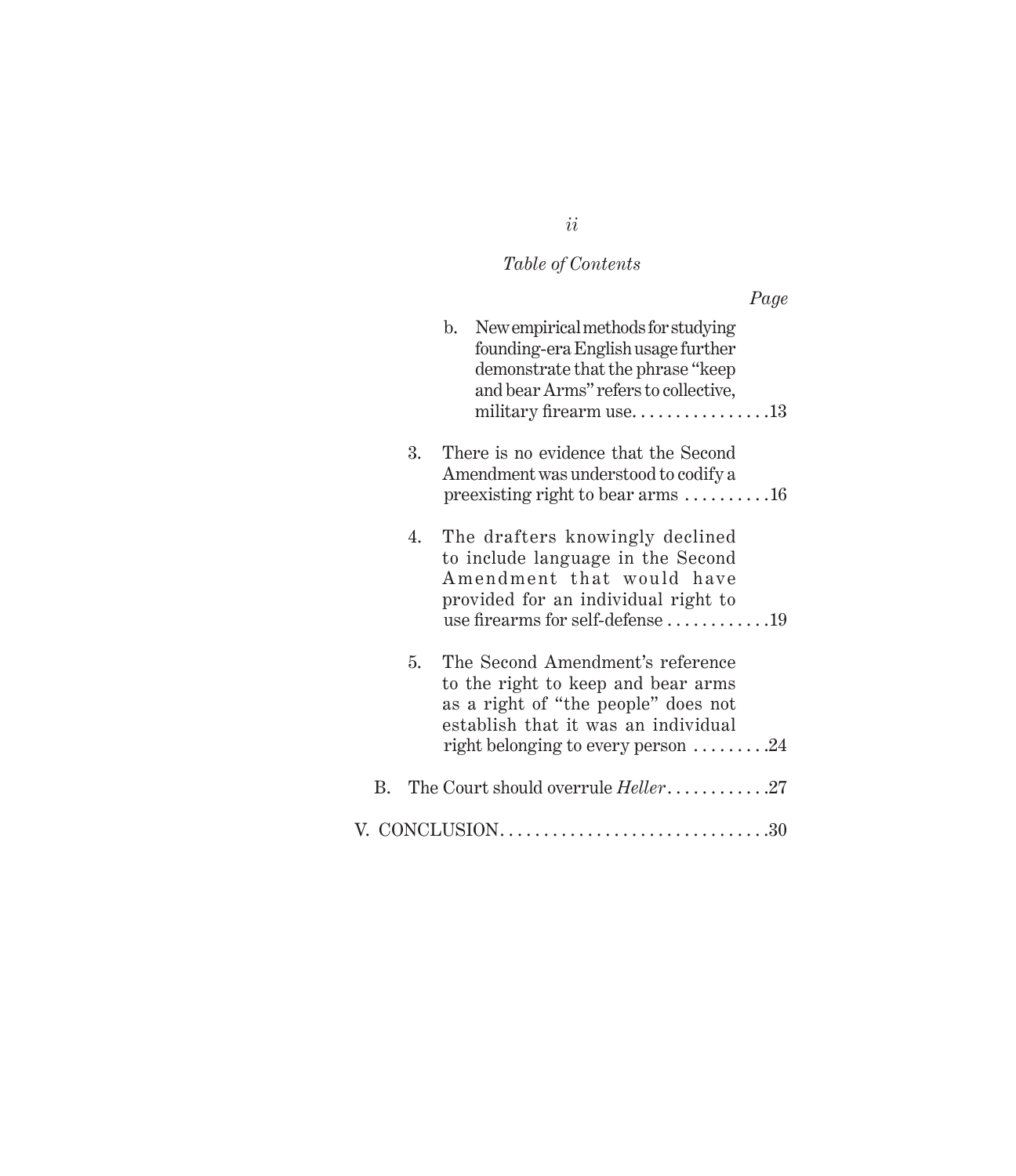## **TABLE OF CITED AUTHORITIES**

| Cases                                                           |
|-----------------------------------------------------------------|
| Adams v. Williams,                                              |
| Agostini v. Felton,                                             |
| Aymette v. State,                                               |
| District of Columbia v. Heller,                                 |
| Duncan v. Becerra,                                              |
| English v. State,                                               |
| Gillespie v. Indianapolis,                                      |
| Hickman v. Block,                                               |
| Janus v. Am. Fed'n of State, Cty., & Mun. Emps.,<br>Council 31, |
|                                                                 |

*iii*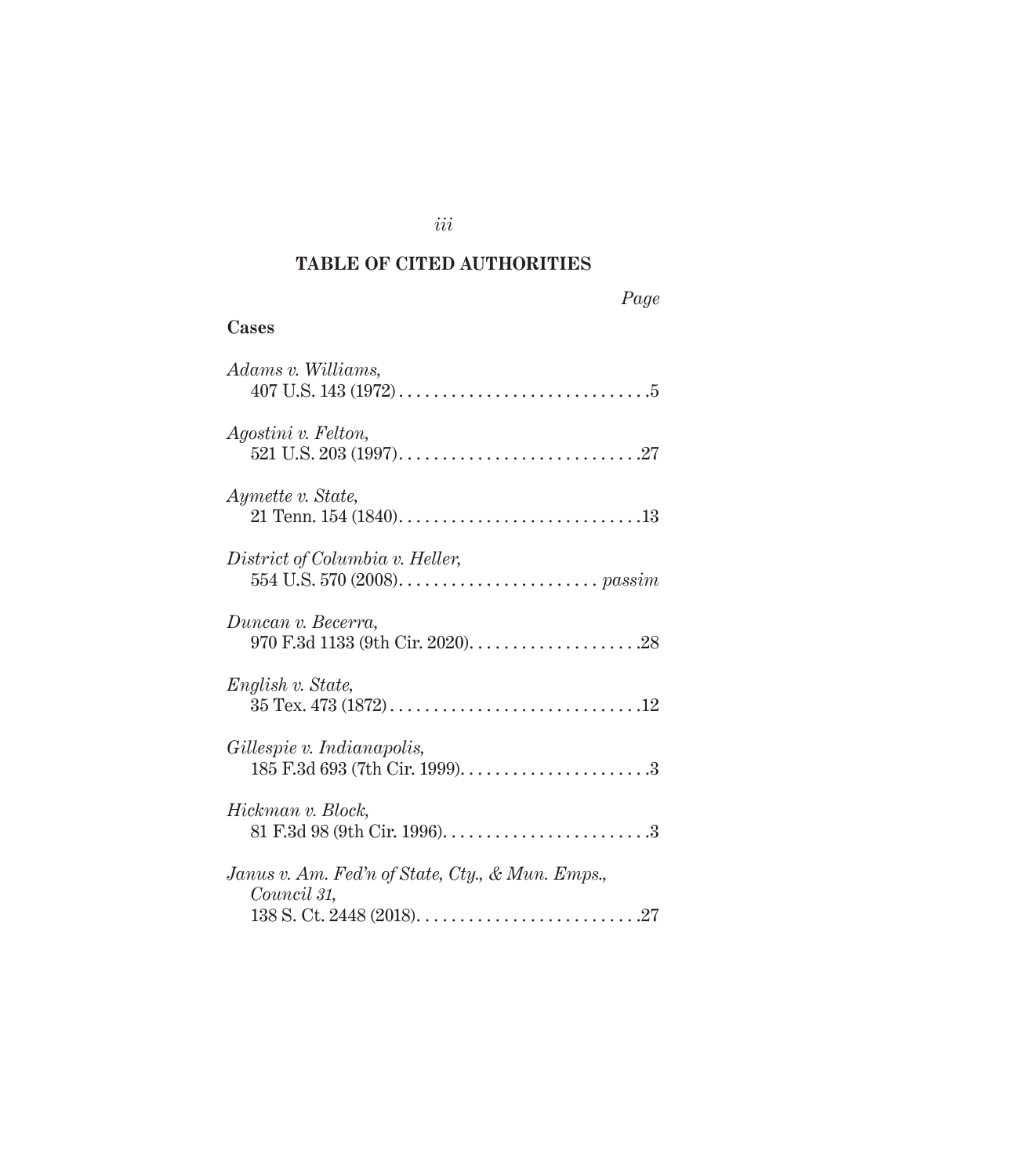| Page                                                       |
|------------------------------------------------------------|
| Lewis v. United States,                                    |
| Marbury v. Madison,                                        |
| Myers v. United States,                                    |
| Prout v. Starr,                                            |
| Silveira v. Lockyer,                                       |
| State v. Workman,                                          |
| Thomas v. Members of City Council of Portland,             |
| United States v. Emerson,                                  |
| United States v. Hale,<br>978 F.2d 1016 (8th Cir. 1992)3   |
| United States v. Haney,<br>264 F.3d 1161 (10th Cir. 2001)3 |

*iv*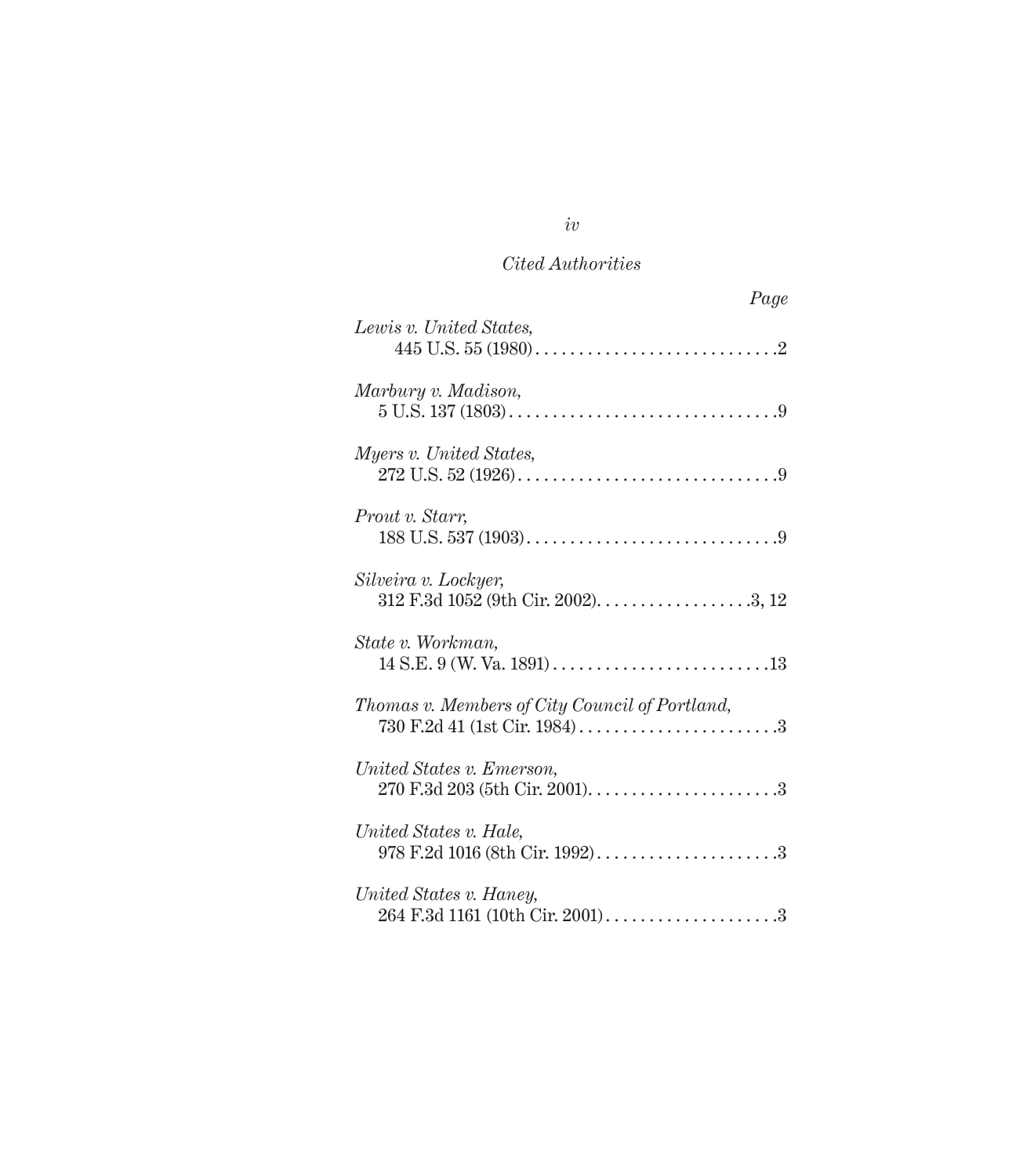| Page                                                         |
|--------------------------------------------------------------|
| United States v. Johnson,                                    |
| United States v. Johnson,<br>497 F.2d 548 (4th Cir. 1974)3   |
| United States v. Miller,                                     |
| United States v. Napier,                                     |
| United States v. Parker,<br>362 F.3d 1279 (10th Cir. 2004) 3 |
| United States v. Rybar,                                      |
| United States v. Scanio,<br>No. 97-1584, 1998 WL 802060      |
| United States v. Sprague,                                    |
| United States v. Wright,                                     |

*v*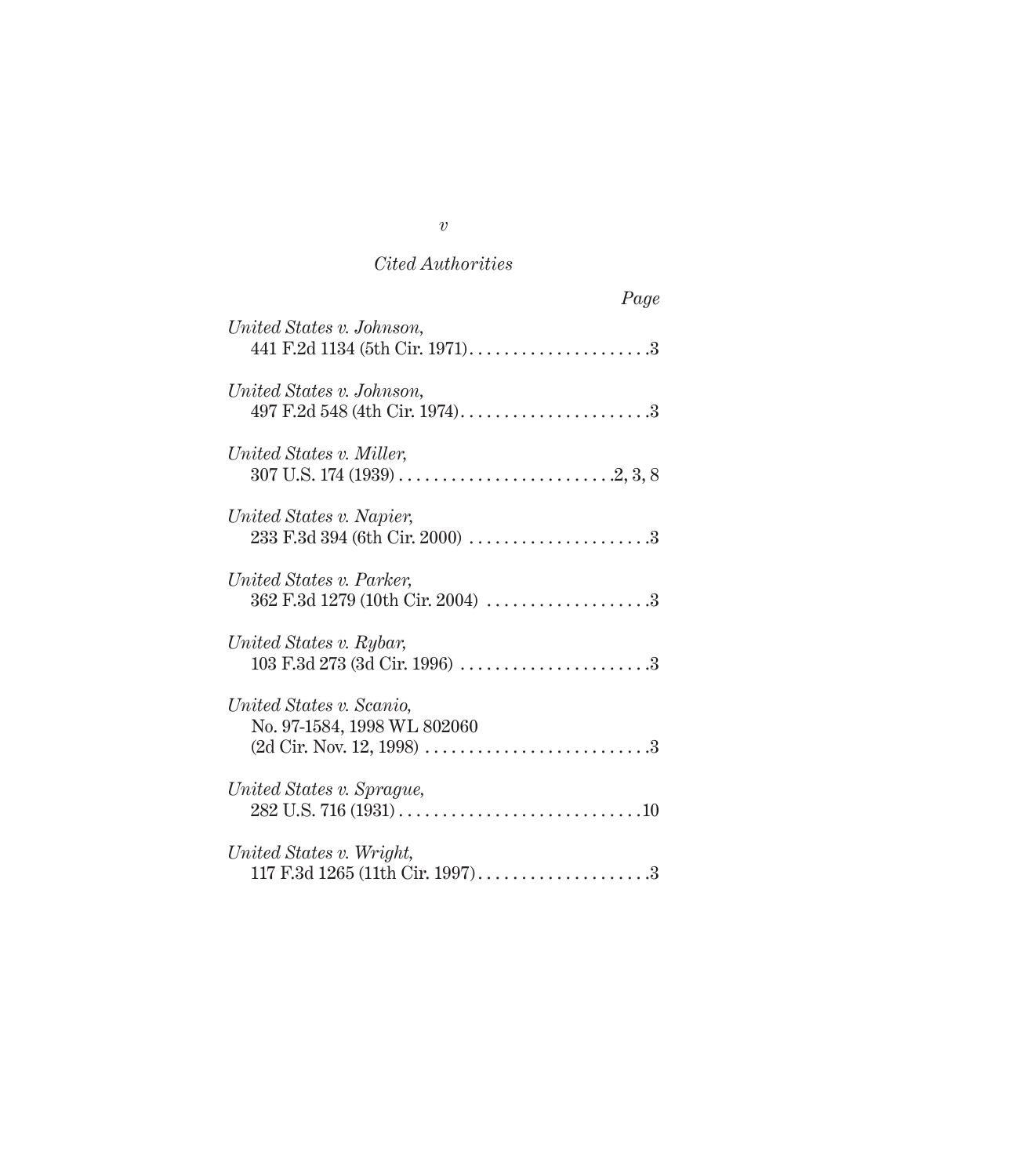# *Page*

## **Statutes & Other Authorities**

| Alison L. LaCroix, <i>Historical Semantics and</i><br>the Meaning of the Second Amendment,<br>The Panorama (Aug. $3, 2018$ ) 14                                                                   |
|---------------------------------------------------------------------------------------------------------------------------------------------------------------------------------------------------|
| Brief for American Public Health Association<br>et al, District of Columbia v. Heller,                                                                                                            |
| Brief for Professors of Linguistics and English<br>Dennis E. Baron, Ph.D., Richard W. Bailey,<br>Ph.D. and Jeffrey P. Kaplan, Ph.D. in Support<br>of Petitioners, District of Columbia v. Heller, |
| Brief of the American Academy of Pediatrics<br>et al, District of Columbia v. Heller,                                                                                                             |
| Carl T. Bogus, The Hidden History<br>of the $Second$ $A$ $m$ $e$ $n$ $d$ $m$ $e$ $n$ $t$ ,                                                                                                        |
| Dennis Baron, Corpus Evidence<br>Illuminates the Meaning of Bear Arms,<br>46 Hastings Const. L.Q. 509 (2019)  14, 15                                                                              |

*vi*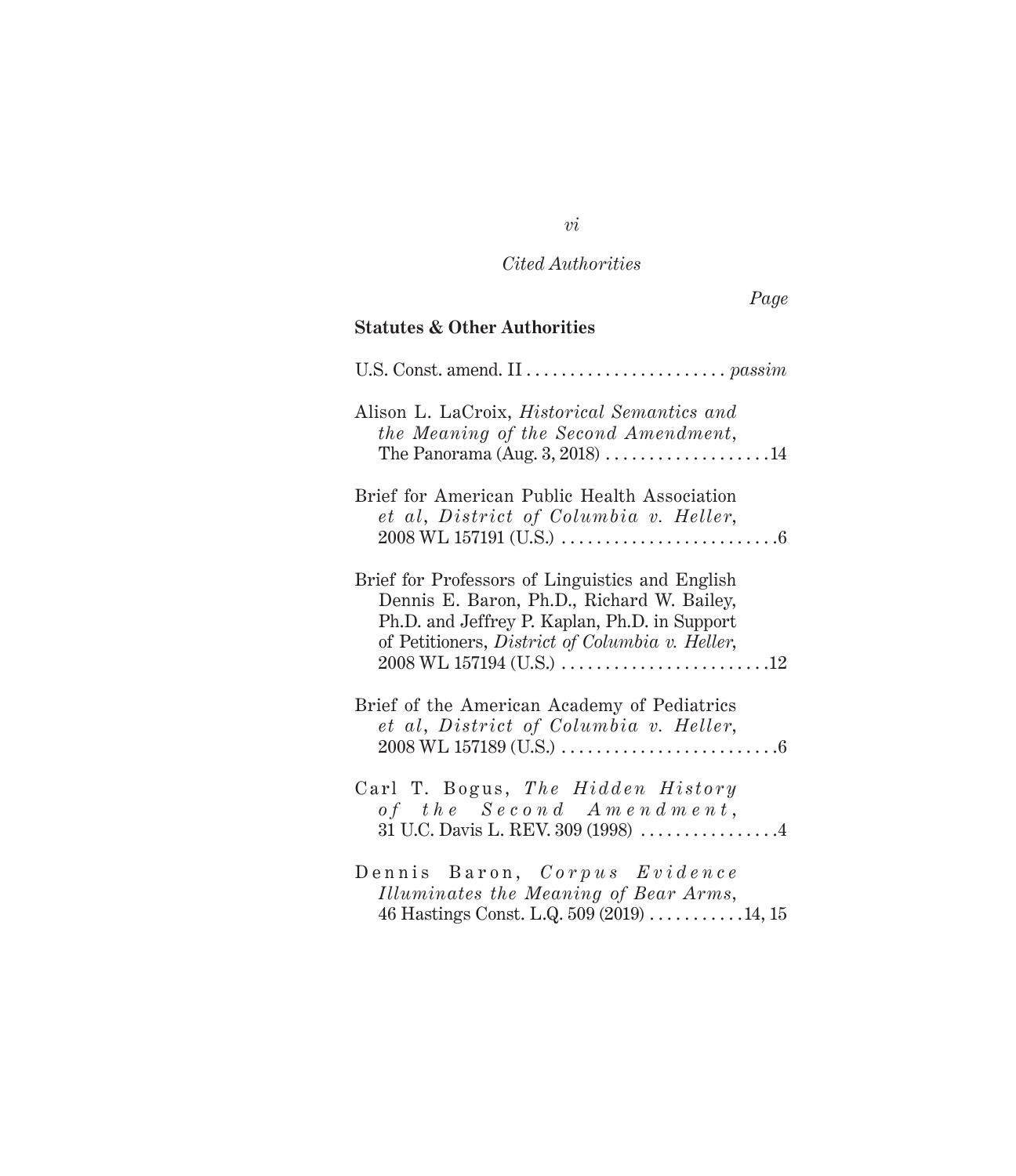| Page                                                                                                                                                                                                |
|-----------------------------------------------------------------------------------------------------------------------------------------------------------------------------------------------------|
| Erin Grinshteyn & David Hemenway, Violent<br>Death Rates: The US Compared with<br>Other High-Income OECD Countries, 2010,                                                                           |
| FatalInjuryData   WISQARS   InjuryCenter   CDC,<br>Centers for Disease Control and Prevention 28-29                                                                                                 |
| James C. Phillips, Daniel M. Ortner & Thomas<br>R. Lee, Corpus Linguistics & Original Public<br>Meaning: A New Tool To Make Originalism<br>More Empirical, 126 Yale L.J. Forum 21 $(2016) \dots 14$ |
| Lois K. Lee et al., Firearm Laws and Firearm<br>Homicides: A Systematic Review, JAMA                                                                                                                |
| Lord Douglas Cullen, The Public Inquiry into the<br>Shootings at Dunblane Primary School on                                                                                                         |
| Michael J. North, Gun Control in Great Britain<br>after the Dublane Shootings, Reducing Gun<br>Violence in America: Informing Policy with<br><i>Evidence and Analysis</i> , 185-193, 191 (2013)19   |
| Michael Waldman, How the NRA Rewrote the<br>Second Amendment, POLITICO Magazine                                                                                                                     |

# *vii*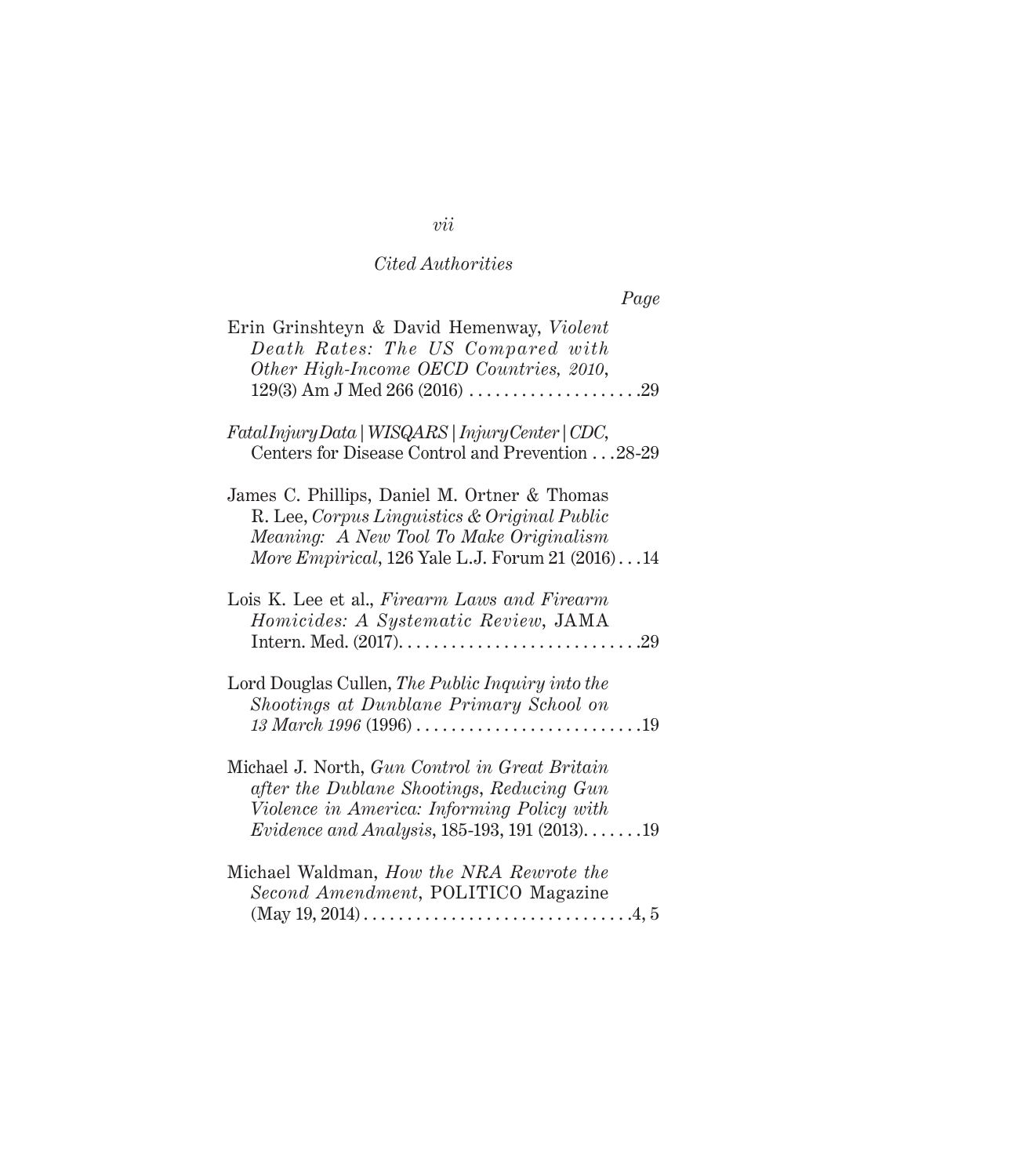| Reis Thebault and Danielle Rindler, Shootings<br>never stopped during the pandemic: 2020 was<br>the deadliest gun violence year in decades,<br>The Washington Post (March 23, 2021) $\ldots \ldots \ldots$ .29                                                                                                                                                                                                                                                                                                                                          |
|---------------------------------------------------------------------------------------------------------------------------------------------------------------------------------------------------------------------------------------------------------------------------------------------------------------------------------------------------------------------------------------------------------------------------------------------------------------------------------------------------------------------------------------------------------|
| Saul Cornell, "Half Cocked": The Persistence<br>of Anachronism and Presentism in the<br>Academic Debate Over the Second Amendment,<br>106 J. Crim. L. & Criminology 203 (2016). 3-4                                                                                                                                                                                                                                                                                                                                                                     |
| St. George Tucker and Sir William Blackstone,<br><b>Blackstone's Commentaries: With Notes</b><br>of Reference to the Constitution and<br>Laws, of the Federal Government of the<br>United States, and of the Commonwealth<br>of Virginia: With an Appendix to Each<br>Volume, Containing Short Tracts Upon Such<br>Subjects as Appeared Necessary to Form a<br>Connected View of the Laws of Virginia as a<br>Member of the Federal Union, Volume First,<br>Part First, Appendix, Note D: View of the<br>Constitution of the United States (1996) 17-18 |
|                                                                                                                                                                                                                                                                                                                                                                                                                                                                                                                                                         |
| The Meaning(s) of "The People" in the<br>Constitution, 126 Harv. L. Rev. 1078 (2013)26                                                                                                                                                                                                                                                                                                                                                                                                                                                                  |
| The Public Inquiry into the Shootings at<br>Dunblane Primary School on March 13, 1996:<br>The Government Response $(1996)$ 19                                                                                                                                                                                                                                                                                                                                                                                                                           |

# *viii*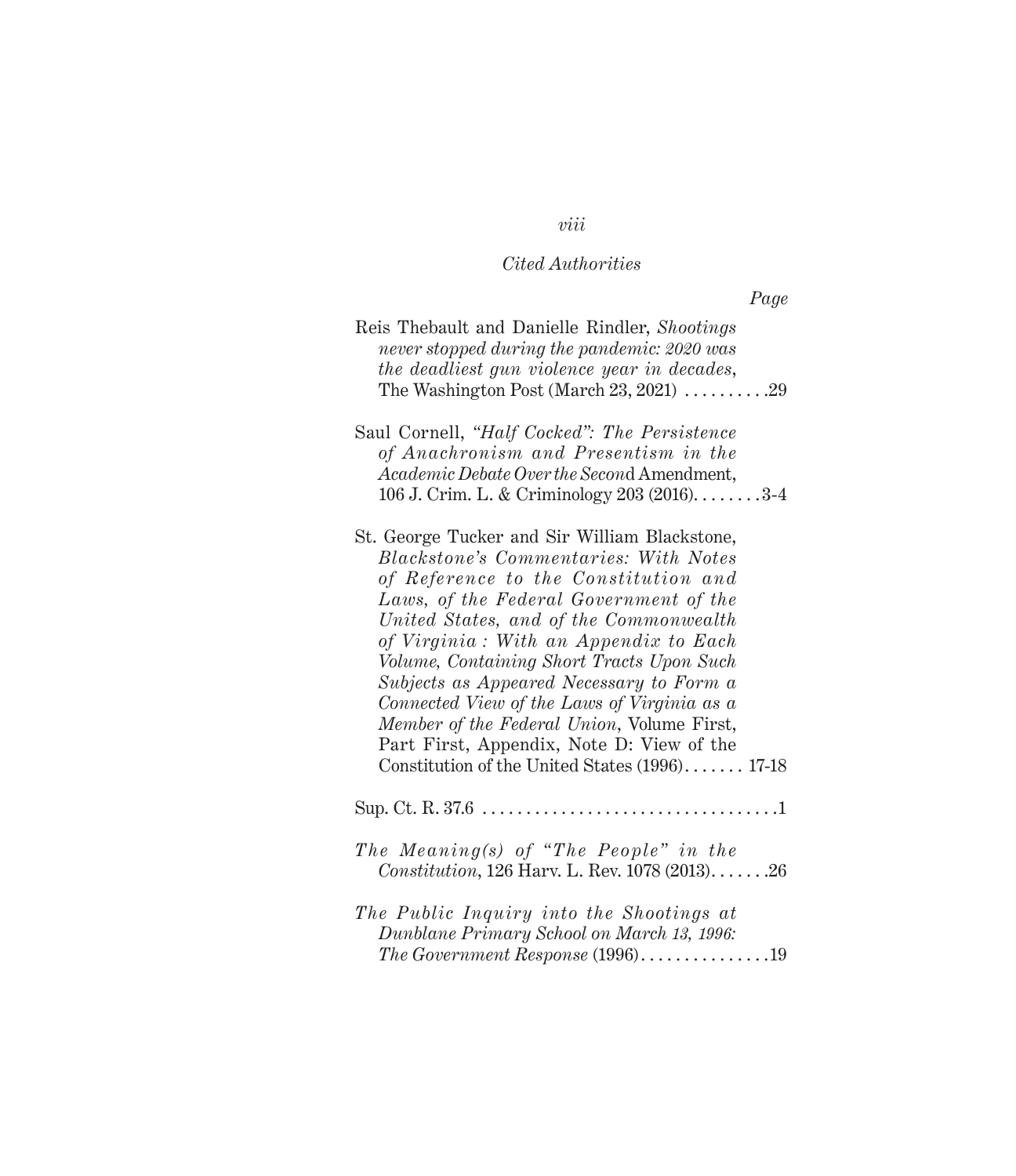*Page*

|  | Tony McEnery & Andrew Wilson, Corpus                                     |  |  |
|--|--------------------------------------------------------------------------|--|--|
|  | <i>Linguistics: An Introduction,</i> $1(2d \text{ ed. } 2001) \ldots 13$ |  |  |

Warren E. Burger, PBS NewsHour, December 16,  $1991$ .  $\ldots$   $\ldots$   $\ldots$   $\ldots$   $\ldots$   $\ldots$  .  $5$ 

*ix*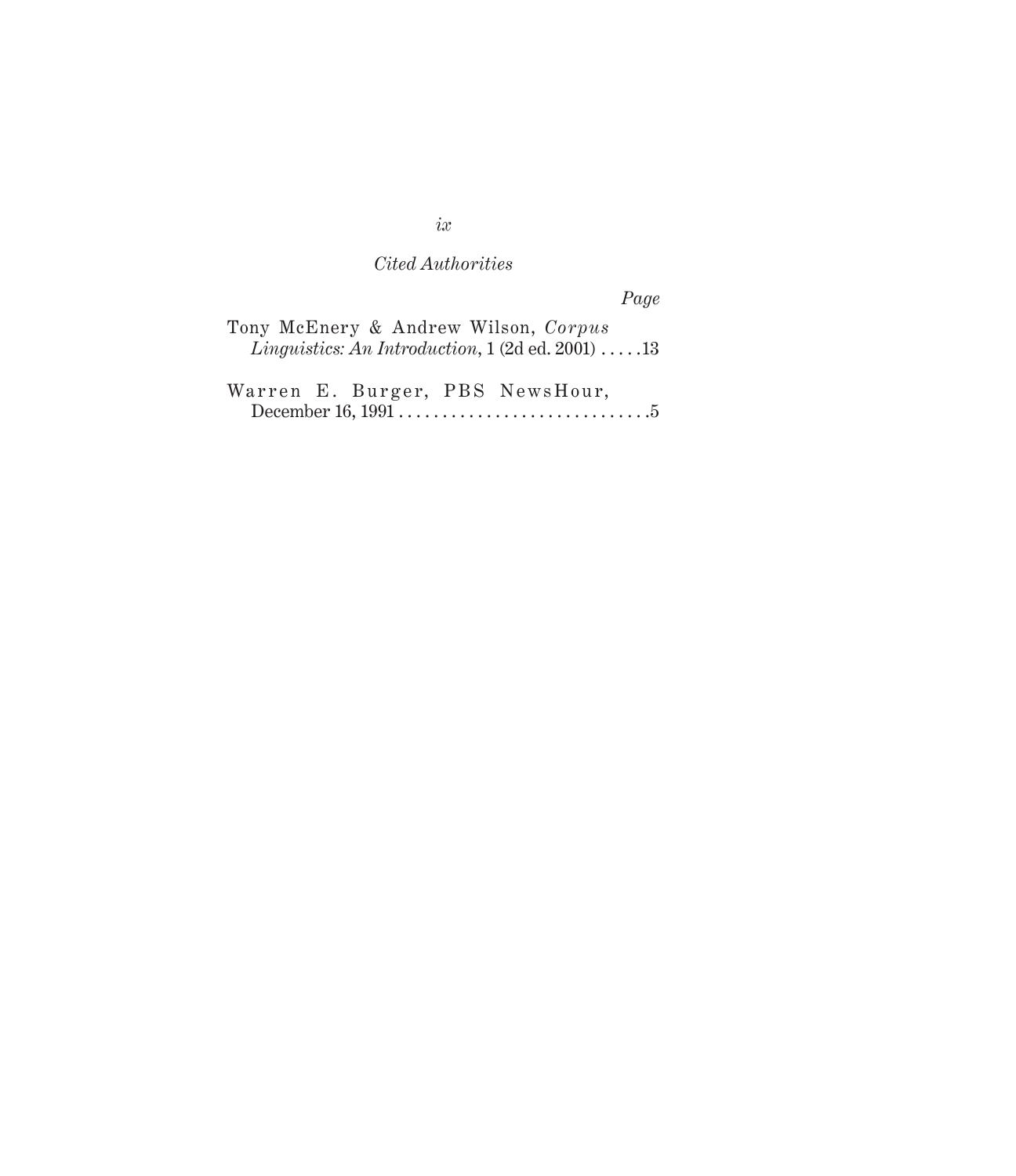### **I. INTEREST OF AMICUS CURIAE1**

*Amicus Curiae* Americans Against Gun Violence ("AAGunV") is a nonprofit organization whose principal purpose is to advocate for definitive measures to reduce the rates of firearm-related deaths and injuries to levels at or below the rates seen in peer countries. AAGunV offers this brief to provide the Court with additional information and context regarding the development of the individual rights view of the Second Amendment and the reasons the Court should overrule *District of Columbia v. Heller*, 554 U.S. 570 (2008) and decide this appeal in favor of Respondents.

#### **II. BACKGROUND**

The text of the Second Amendment provides: "A well regulated Militia, being necessary to the security of a free State, the right of the people to keep and bear Arms, shall not be infringed." U.S. Const. amend. II.

Over the course of U.S. history, courts universally understood this language to provide only a limited, collective right to possess firearms to the extent necessary to maintain effective state militias (the "collective rights" view) rather than a broad, individual right to possess

<sup>1.</sup> All parties have provided written consent to the filing of this brief. Pursuant to Supreme Court Rule 37.6, the undersigned counsel hereby certifies that no party's counsel or other person authored the brief in whole or in part or contributed money intended to fund preparing or submitting the brief, and no person or entity other than AAGunV, its members, and its counsel made a monetary contribution to the preparation or submission of the brief.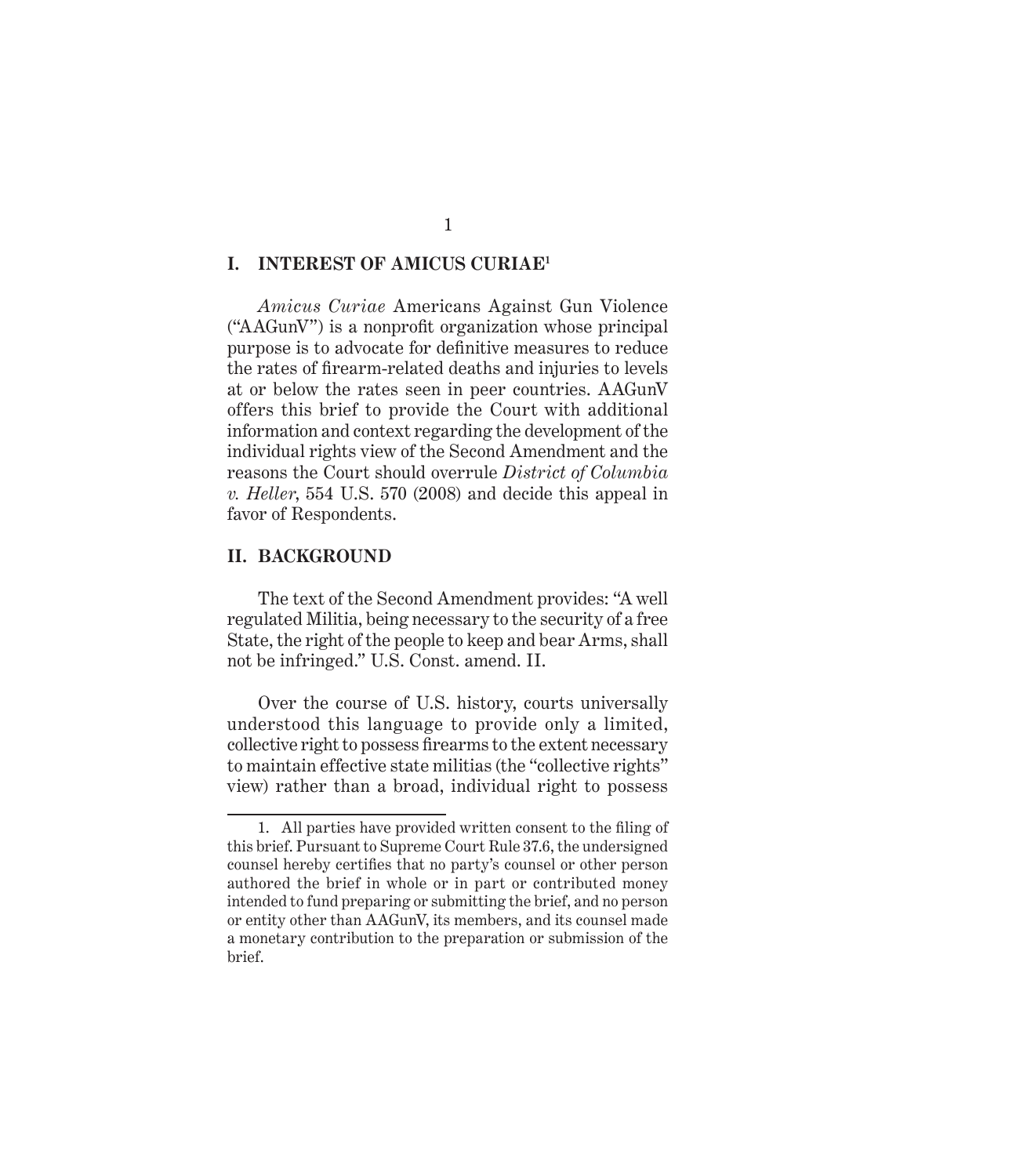and use firearms for personal purposes unconnected with militia service (the "individual rights" view). This was because the phrase "A well regulated Militia being necessary to the security of a free State," (the "Militia Clause") was interpreted as setting out the purpose and scope of the protection granted in the phrase "the right of the people to keep and bear Arms, shall not be infringed" (the "Arms Clause").

This Court twice found that this was the proper way to construe the Second Amendment. In *United States v. Miller*, 307 U.S. 174, 176 (1939), it considered the scope of the Second Amendment when criminal defendants asserted that a federal gun control law restricting the transport of sawed-off shotguns violated their Second Amendment rights. The Court found that the "guarantee of the Second Amendment [was] made" with the "obvious purpose to assure the continuation and render possible the effectiveness of [the Militia]," and accordingly, the Second Amendment did not protect firearm possession or use that did not further this purpose. *Id.* at 178 ("In the absence of any evidence tending to show that possession or use of [the prohibited gun at issue] at this time has some reasonable relationship to the preservation or efficiency of a well regulated militia, we cannot say that the Second Amendment guarantees the right to keep such an instrument."). Forty years later, in *Lewis v. United States*, 445 U.S. 55, 65 n. 8 (1980), the Court reaffirmed that the Second Amendment does not confer an individual right to own firearms for personal use. *Id.* (explaining that the "Second Amendment guarantees no right to keep and bear a firearm that does not have 'some reasonable relationship to the preservation or efficiency of a well regulated militia.'").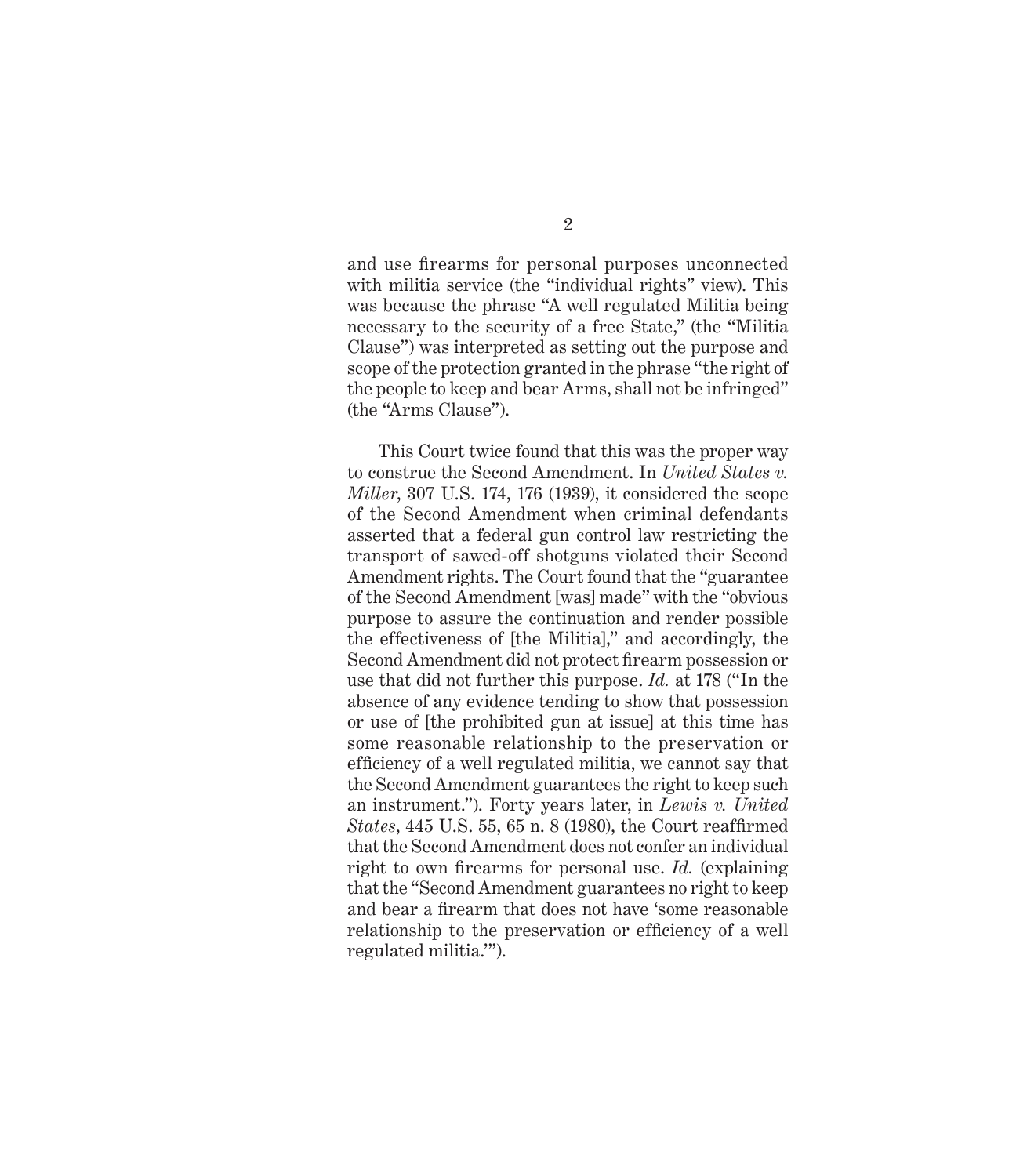With the exception of one outlier, every federal circuit court to consider the issue applied *Miller* to hold that the Second Amendment does not protect the right to possess and use guns for private, civilian purposes.<sup>2</sup> Prior to

*Heller*, the Ninth Circuit conducted a detailed analysis of the Second Amendment in *Silveira v. Lockyer*, 312 F.3d 1052, 1087 (9th Cir. 2002), examining both the language of the provision and the historical record informing its adoption, and it concluded that "the collective rights view, rather than the individual rights models, reflects the proper interpretation of the Second Amendment."

While the collective rights view was the law applied by courts at every level, the individual rights view was fabricated over the course of decades through the efforts of pro-gun special interests. Saul Cornell, *"Half Cocked": The Persistence of Anachronism and Presentism in the* 

<sup>2.</sup> *See, e.g.*, *United States v. Haney*, 264 F.3d 1161, 1164-1166 (10th Cir. 2001); *United States v. Napier*, 233 F.3d 394, 402-404 (6th Cir. 2000); *Gillespie v. Indianapolis*, 185 F.3d 693, 710-711 (7th Cir. 1999); *United States v. Scanio*, No. 97-1584, 1998 WL 802060, \*2 (2d Cir. Nov. 12, 1998) (unpublished opinion); *United States v. Wright*, 117 F.3d 1265, 1271-1274 (11th Cir. 1997); *United States v. Rybar*, 103 F.3d 273, 285-286 (3d Cir. 1996); *Hickman v. Block*, 81 F.3d 98, 100-103 (9th Cir. 1996); *United States v. Hale*, 978 F.2d 1016, 1018-1020 (8th Cir. 1992); *Thomas v. Members of City Council of Portland*, 730 F.2d 41, 42 (1st Cir. 1984) (*per curiam*); *United States v. Johnson*, 497 F.2d 548, 550 (4th Cir. 1974) (*per curiam*); *United States v. Johnson*, 441 F.2d 1134, 1136 (5th Cir. 1971). In the one outlier case, *United States v. Emerson*, 270 F.3d 203, 260 (5th Cir. 2001), the Fifth Circuit adopted the individual rights view of the Second Amendment, but subsequent Court of Appeals decisions declined to follow *Emerson*. *See Silveira v. Lockyer*, 312 F.3d 1052, 1060-66 (9th Cir. 2002); *United States v. Parker*, 362 F.3d 1279, 1283-84 (10th Cir. 2004).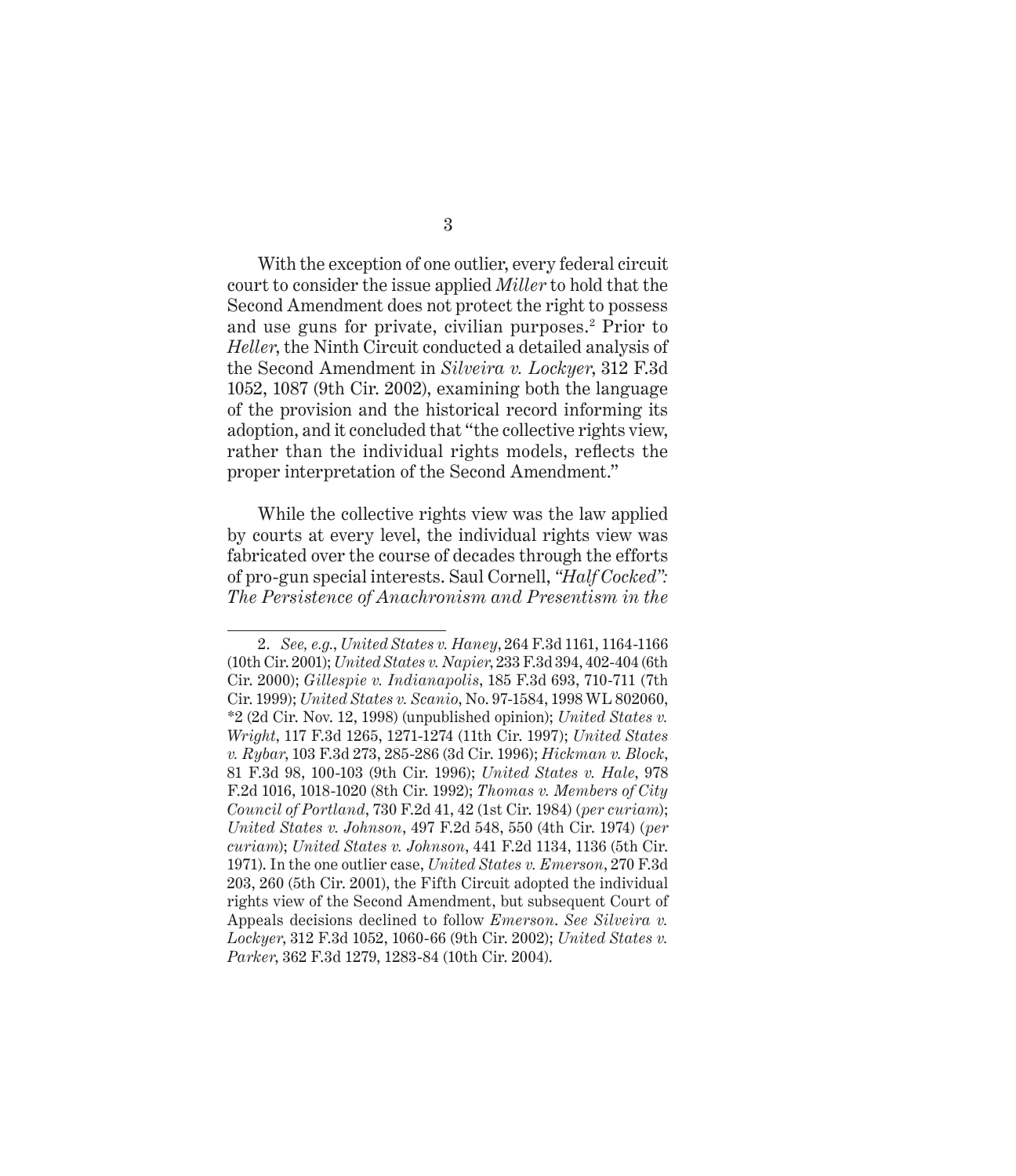*Academic Debate Over the Second Amendment*, 106 J. Crim. L. & Criminology 203, 205-206 (2016) (explaining that "the 'individual rights' view articulated in *Heller* . . . was largely an invented historical tradition. Gun rights advocates both within and outside of the legal academy worked assiduously to create this revisionist history of the Second Amendment and deployed it effectively in *Heller* . . ."). Until the latter part of the 20th century, the individual rights view was non-existent. Michael Waldman, *How the NRA Rewrote the Second Amendment*, POLITICO Magazine (May 19, 2014), https://www. politico.com/magazine/story/2014/05/nra-guns-secondamendment-106856/ (last visited September 15, 2021) ("From 1888, when law review articles were first indexed, through 1959, every single one on the Second Amendment concluded it did not guarantee an individual right to own a gun."). However, that changed in the late 1970's when the gun lobby began channeling substantial money toward the idea that the Second Amendment protected an individual right to firearms. *Id.* (explaining that "a squad of attorneys and professors began to churn out law review submissions, dozens of them, at a prodigious rate" with "[f]unds—much of them from the [National Rifle Association]—flow[ing] freely.") *see also* Carl T. Bogus, *The Hidden History of the Second Amendment*, 31 U.C. Davis L. REV. 309, 317 (1998) (explaining that "the gun lobby pursued an aggressive campaign to build a body of favorable literature" and an "arm of the National Rifle Association [] dispensed sizable grants to encourage writing that favored the individual rights model  $\ldots$ ").

Through this campaign of misinformation, the gun lobby sought to create a mistaken understanding of the law in hopes of ultimately fostering a shift in the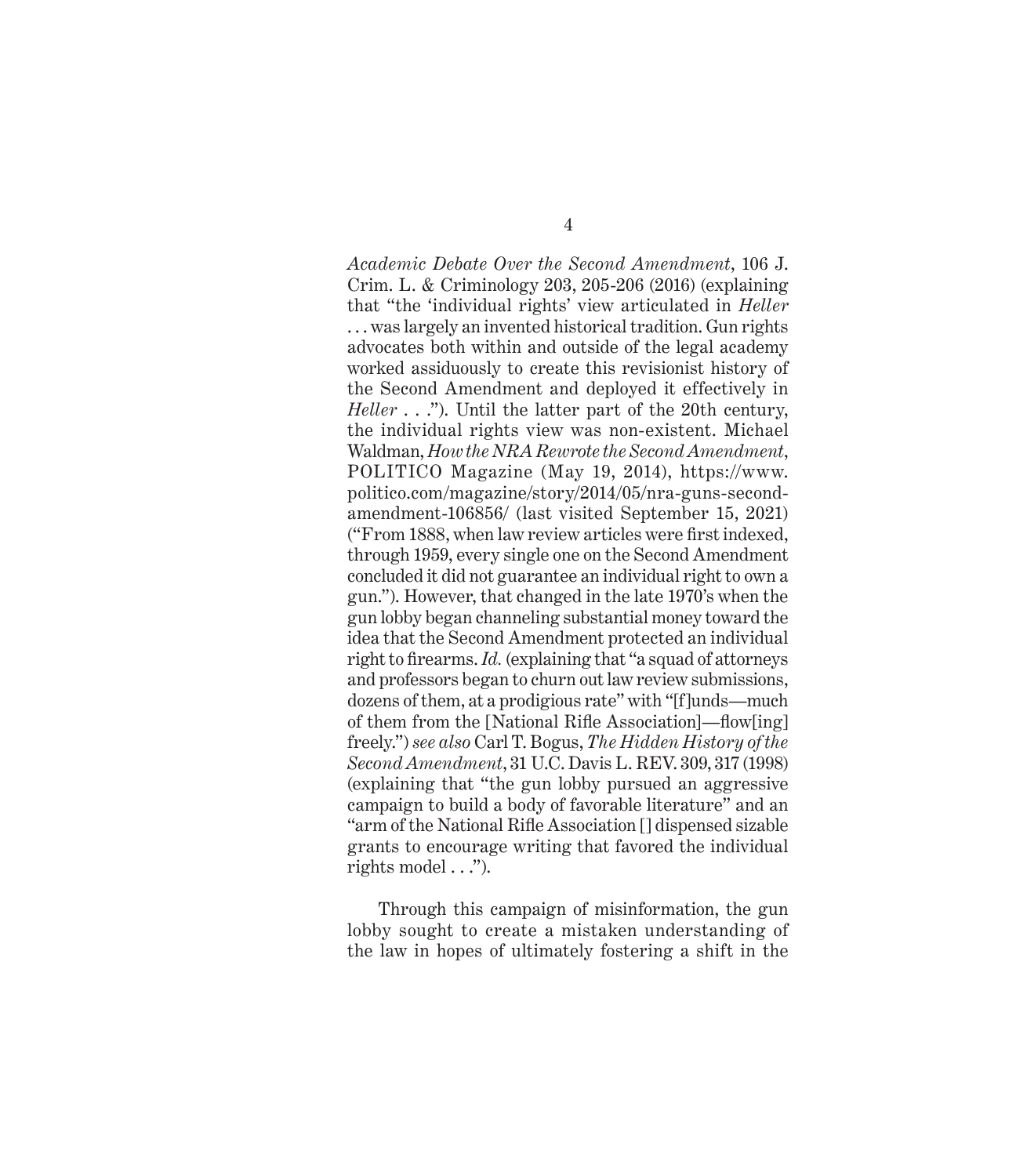law itself. Over time, the popular understanding of the Second Amendment among Americans gradually shifted to the individual rights view even though that view was completely divorced from how the Second Amendment was interpreted by the courts. *See* Waldman, *supra* ("In 1959, according to a Gallup poll, 60 percent of Americans favored banning handguns; that dropped to 41 percent by 1975 and 24 percent in 2012. By early 2008, according to Gallup, 73 percent of Americans believed the Second Amendment 'guaranteed the rights of Americans to own guns' outside the militia.").

Supreme Court justices recognized even while it was happening that pro-gun special interests were attempting to manufacture constitutional protection for the individual use of firearms. *See Adams v. Williams*, 407 U.S. 143, 150 (1972) (Douglas, J. dissenting) (recognizing that "[t]here is no reason why all pistols should not be barred to everyone except the police" but at the same time a "powerful lobby dins into the ears of our citizenry that [pistol purchases] are constitutional rights protected by the Second Amendment . . . "). The gun lobby's misrepresentation of the Second Amendment was so contrary to history, established law, and the amendment's own language that, in 1991, former Chief Justice Warren Burger called it "one of the greatest pieces of fraud, I repeat the word 'fraud,' on the American public by special interest groups that I have ever seen in my lifetime." Warren E. Burger, PBS NewsHour, December 16, 1991.

In 2008, the gun lobby's decades-long effort came to a head when the Supreme Court issued its decision in *Heller*. Despite the preexisting judicial consensus that the Militia Clause limited constitutional protection for firearm use to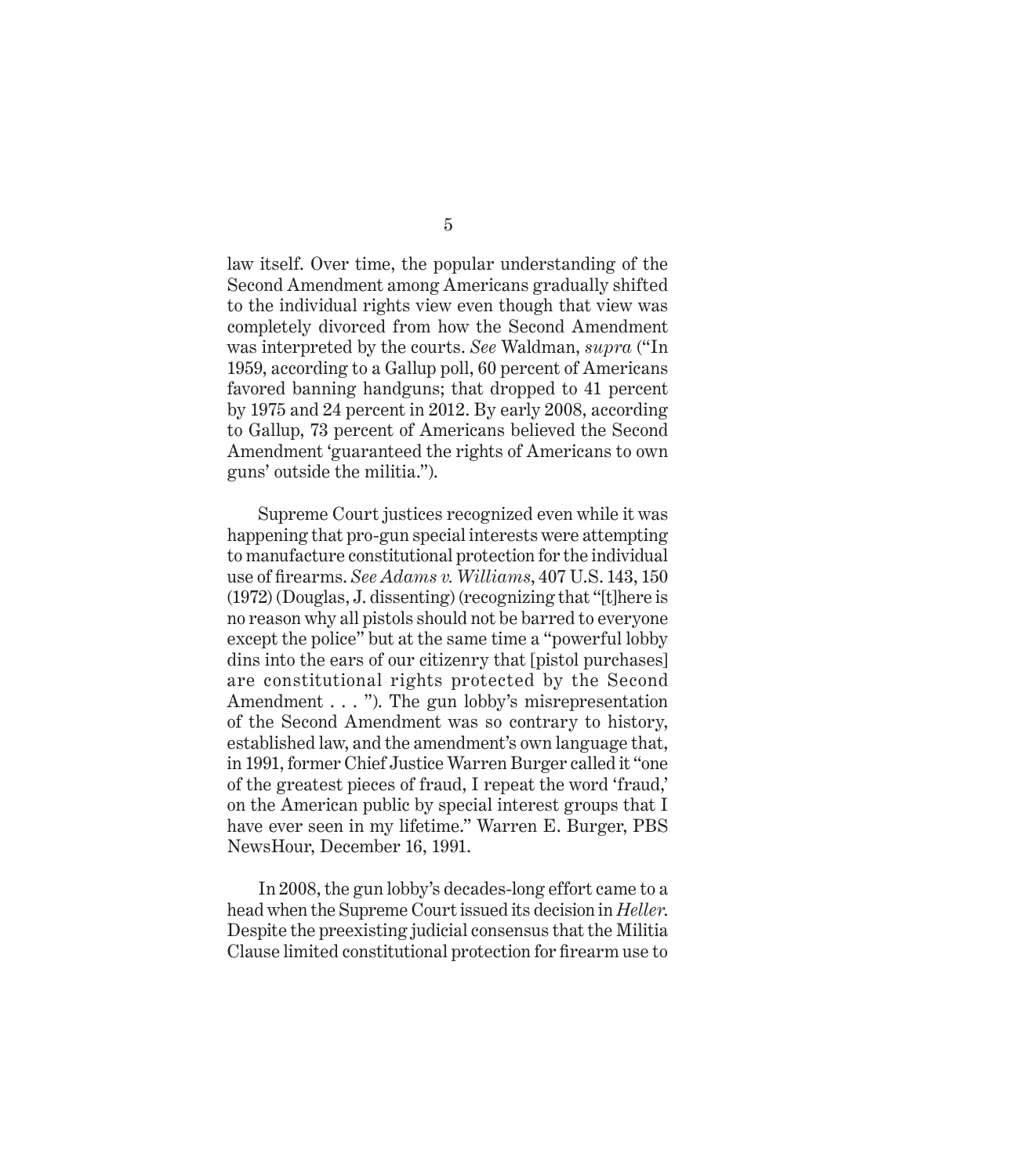the militia context, the *Heller* majority opinion rejected the collective rights view and held *for the first time* that the Second Amendment protects an individual right to possess firearms in the home for self-defense<sup>3</sup> unrelated to service in a well regulated militia. *Heller*, 554 U.S. at 635. Since that time, it has only become more clear that the collective rights view is the correct one, and the individual rights view cannot be squared with the language or intent of the Second Amendment. For that reason, the Court should take this opportunity to overrule *Heller* and return to the collective rights view that governed for the vast majority of American history.

#### **III. SUMMARY OF THE ARGUMENT**

In holding that the Second Amendment grants an individual right to firearms unconnected with service in a militia, the majority opinion in *Heller* minimized the language of the Militia Clause which expressly ties the right to "keep and bear Arms" to the need for a "well regulated Militia." It reasoned that the Militia Clause only indicated the reason for adopting the Arms Clause and did not limit the grant of the Arms Clause. *Heller*, 554 U.S. at 578, 599-600. As to the Arms Clause, the

<sup>3.</sup> Note that, while we refer throughout to *Heller's* holding that the Second Amendment protects the individual right to possess firearms in the home for self-defense, the notion that handgun possession in the home confers a net protective benefit is a myth that has been dispelled by, among other things, empirical evidence that was presented to the Court in *Heller*. *See, e.g.*, Brief of the American Academy of Pediatrics *et al*, *District of Columbia v. Heller*, 2008 WL 157189 (U.S.); Brief for American Public Health Association *et al*, *District of Columbia v. Heller*, 2008 WL 157191 (U.S.).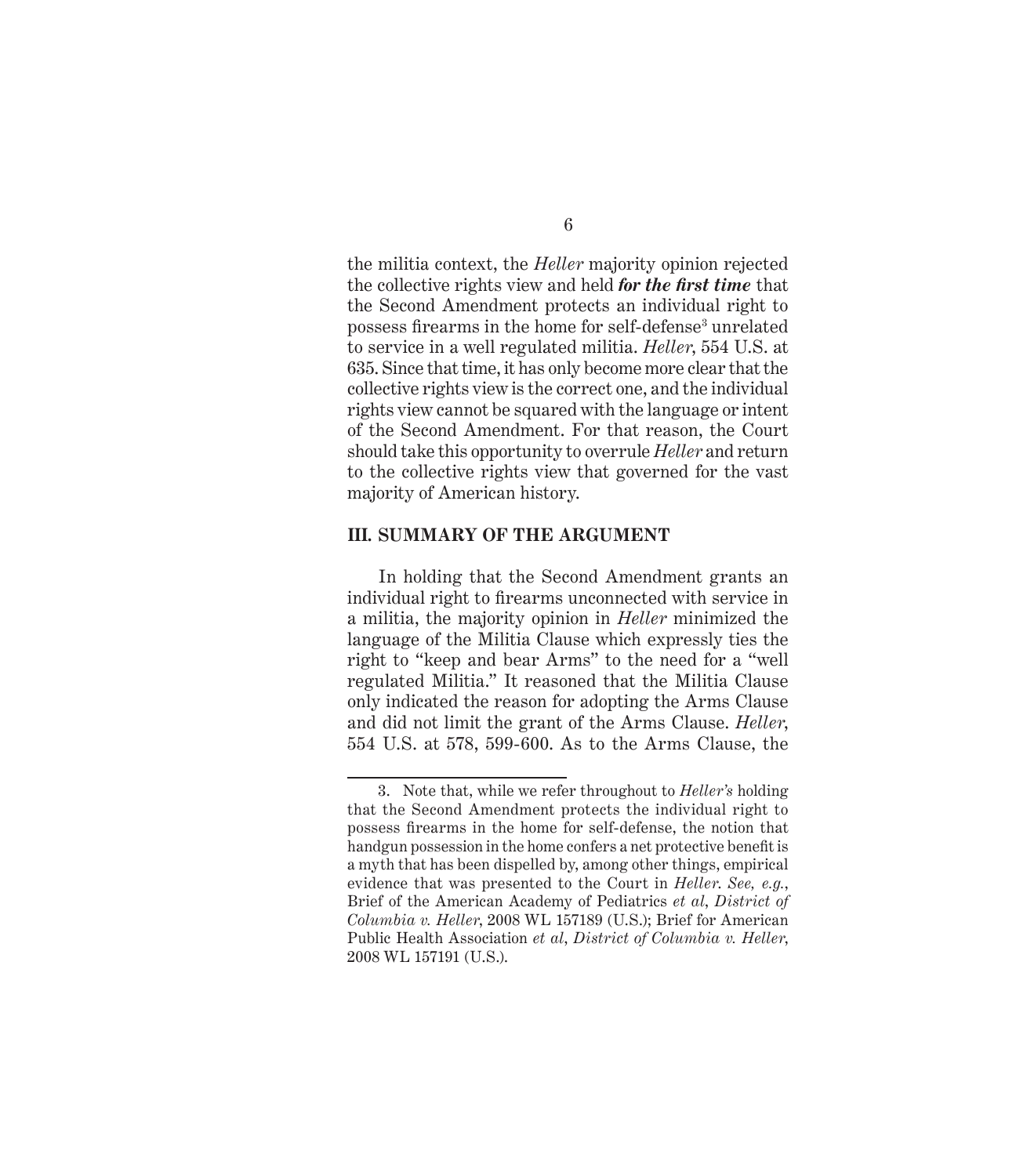*Heller* majority opinion determined that the actual right granted by the Arms Clause included the individual right to use firearms for self-defense in the home because the phrase "keep and bear Arms" (1) referred to individual firearm use and not just collective militaristic use, and (2) was intended to codify what was purportedly a widelyunderstood, preexisting right to use firearms in this way. *Id.* at 581-95.

These propositions are not sufficiently supported for the following reasons: (1) the tenets of constitutional interpretation do not permit disregarding the Militia Clause; (2) historical research consistently shows that both "keep arms" and "bear arms" had a military connotation during the founding era; (3) there is no evidence that the Second Amendment was intended to codify a preexisting right or that such a right even existed; (4) the drafting history of the Second Amendment demonstrates that the drafters did not intend for it to protect the individual, personal use of firearms; and (5) the Second Amendment's description of the right to keep and bear arms as belonging to "the people" does not establish that it provides an individual right because that phrase is used elsewhere in the Constitution to refer to collective rights as well as to rights limited to a subset of people.

The collective rights view is the only interpretation that gives effect to the language and history of the Second Amendment, and neither the language of the Second Amendment nor its history provide sufficient support for the individual rights view. Accordingly, the Court should overrule *Heller* and decide this appeal in favor of Respondents.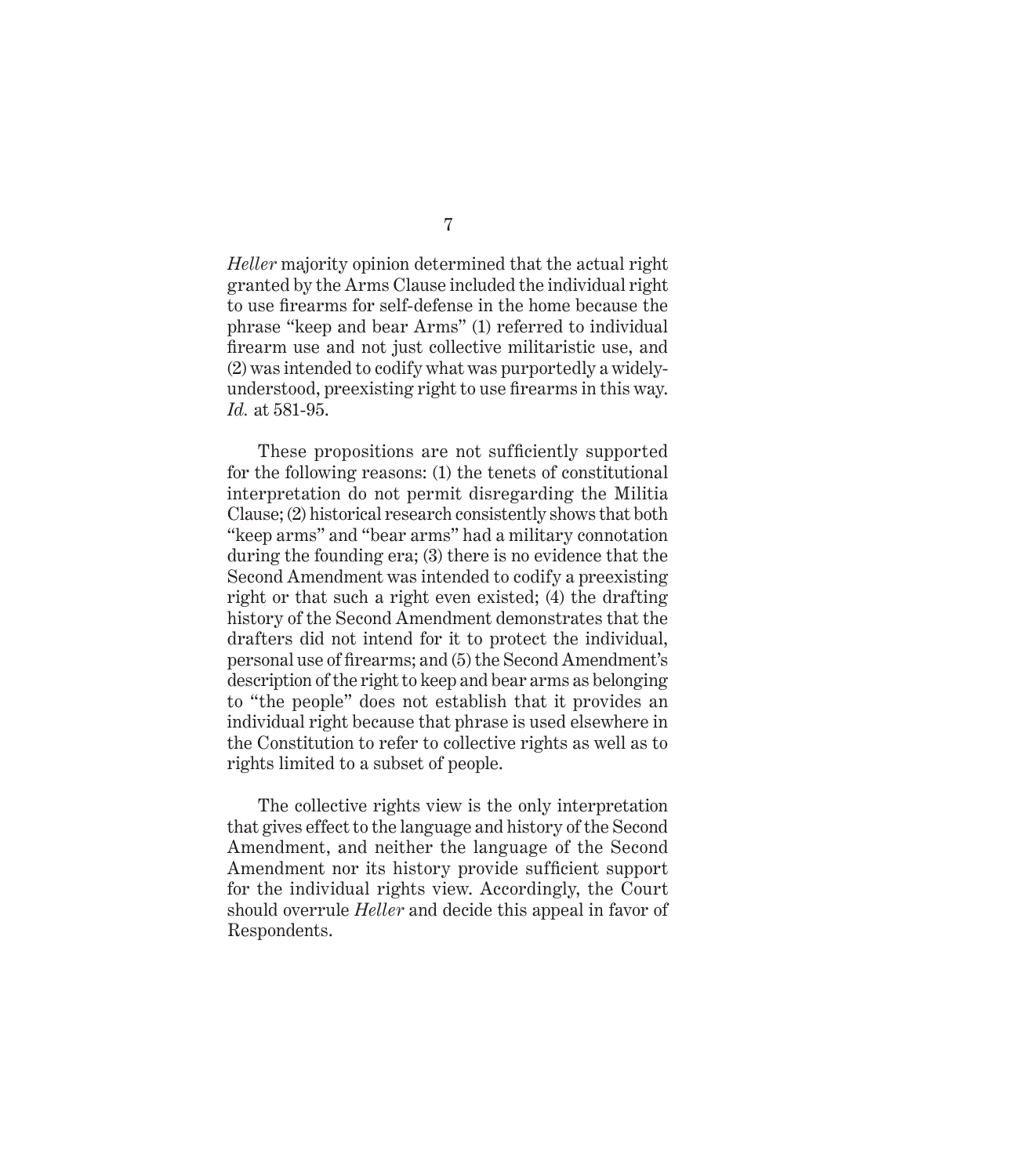#### **IV. ARGUMENT**

**A.** *Heller***'s conclusion that the Second Amendment protects an individual right to keep and bear arms unrelated to service in a well regulated Militia is inconsistent with the language and history of the Second Amendment.**

### **1.** *Heller***'s reasoning did not give effect to the Second Amendment's Militia Clause.**

Under *Miller* and the many decisions that followed it, the courts have held for almost all of U.S. history that, consistent with the Militia Clause, the Second Amendment provided only for a collective right to possess and use firearms in connection with militia service. The *Heller*  majority recognized that this language had to have some reasonable relationship to the right granted in the Arms Clause. *Id.* at 577 ("Logic demands that there be a link between the stated purpose and the command."). However, its ultimate conclusion eschewed any reasonable relationship. Instead, it determined that the Arms Clause granted an individual right to use firearms unconnected to the militia, despite the contrary language in the Militia Clause, because the Militia Clause states the reason for adopting the Arms Clause without having any effect on the protections granted within it. *See id.* at 599 (reasoning that "[t]he [Militia Clause] does not suggest that preserving the militia was the only reason Americans valued the ancient right" and the "threat that the Federal Government would destroy the citizens' militia by taking away their arms" was merely the "reason that right—unlike some other English rights—was codified in a written Constitution.").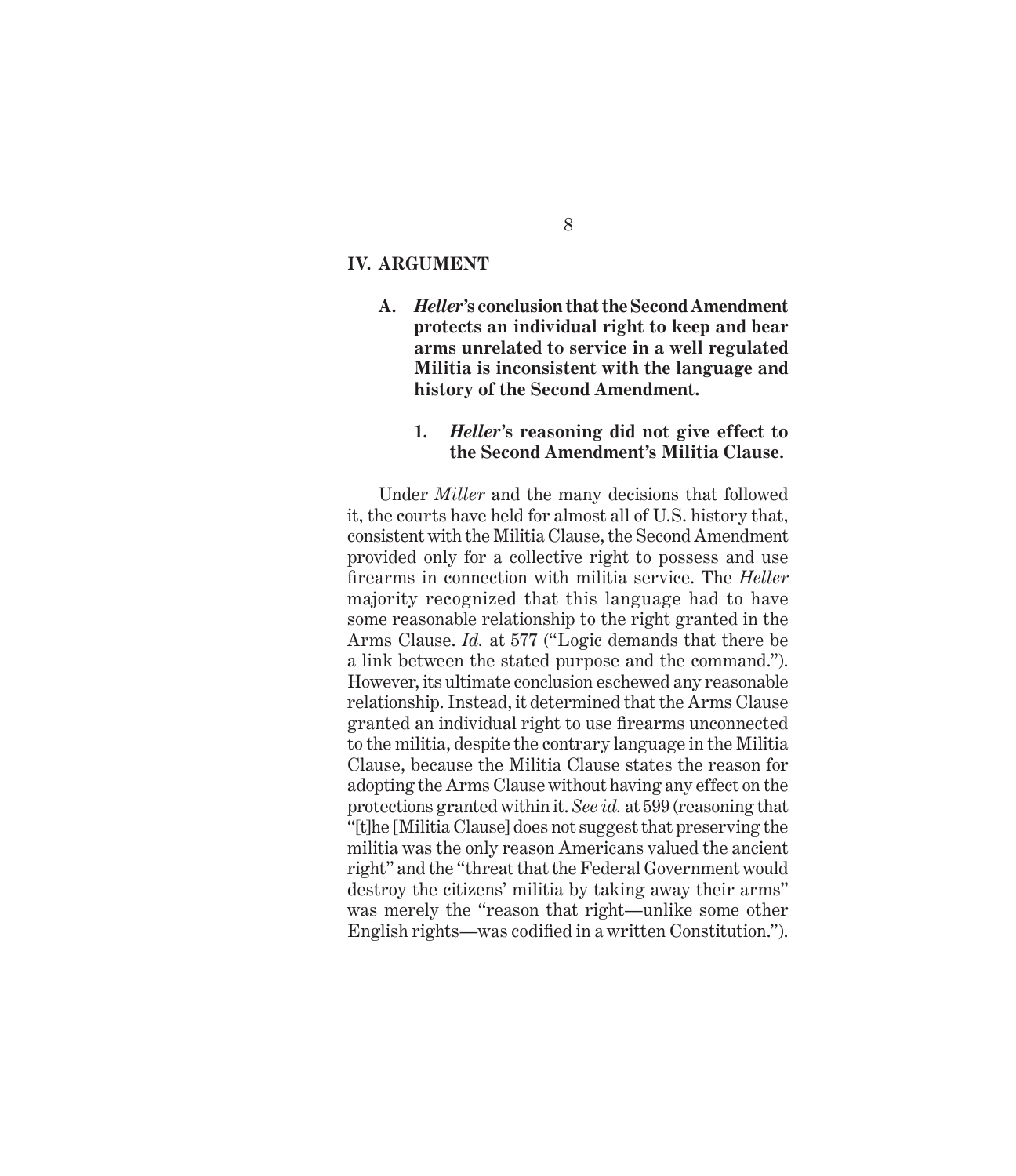9

The Militia Clause cannot be so easily cast aside. As an initial matter, this interpretation is unreasonable because it would mean that the right conferred was exponentially more far-reaching than the purported justification. Moreover, the *Heller* majority opinion's determination that the Militia Clause merely explains why the individual right to firearms was being codified while other English rights were not would mean that the drafters felt compelled to explain the difference between this right and the excluded rights even though the Constitution makes no mention of those excluded rights. It is unreasonable to assume that the Militia Clause was intended only to answer a question the Constitution does not present.

However, this reading of the Militia Clause suffers from an even more fundamental problem. In its view, the scope of the Second Amendment's protection would be exactly the same regardless of whether the Militia Clause was included or not. Such a reading is contrary to the foundational principle that no language of the Constitution should be rendered superfluous. *See Marbury v. Madison*, 5 U.S. 137, 174 (1803) ("It cannot be presumed that any clause in the constitution is intended to be without effect . . ."); *Myers v. United States*, 272 U.S. 52, 151 (1926) ("[R]eal effect should be given to all the words [the Constitution] uses."); *Prout v. Starr*, 188 U.S. 537, 544 (1903) ("It is one of the important functions of this court to so interpret the various provisions and limitations in the organic law of the Union that each and all of them shall be respected and observed.").

*Heller*'s interpretation thus improperly reads the Militia Clause out of the Second Amendment altogether. In order to give effect to all the language of the Second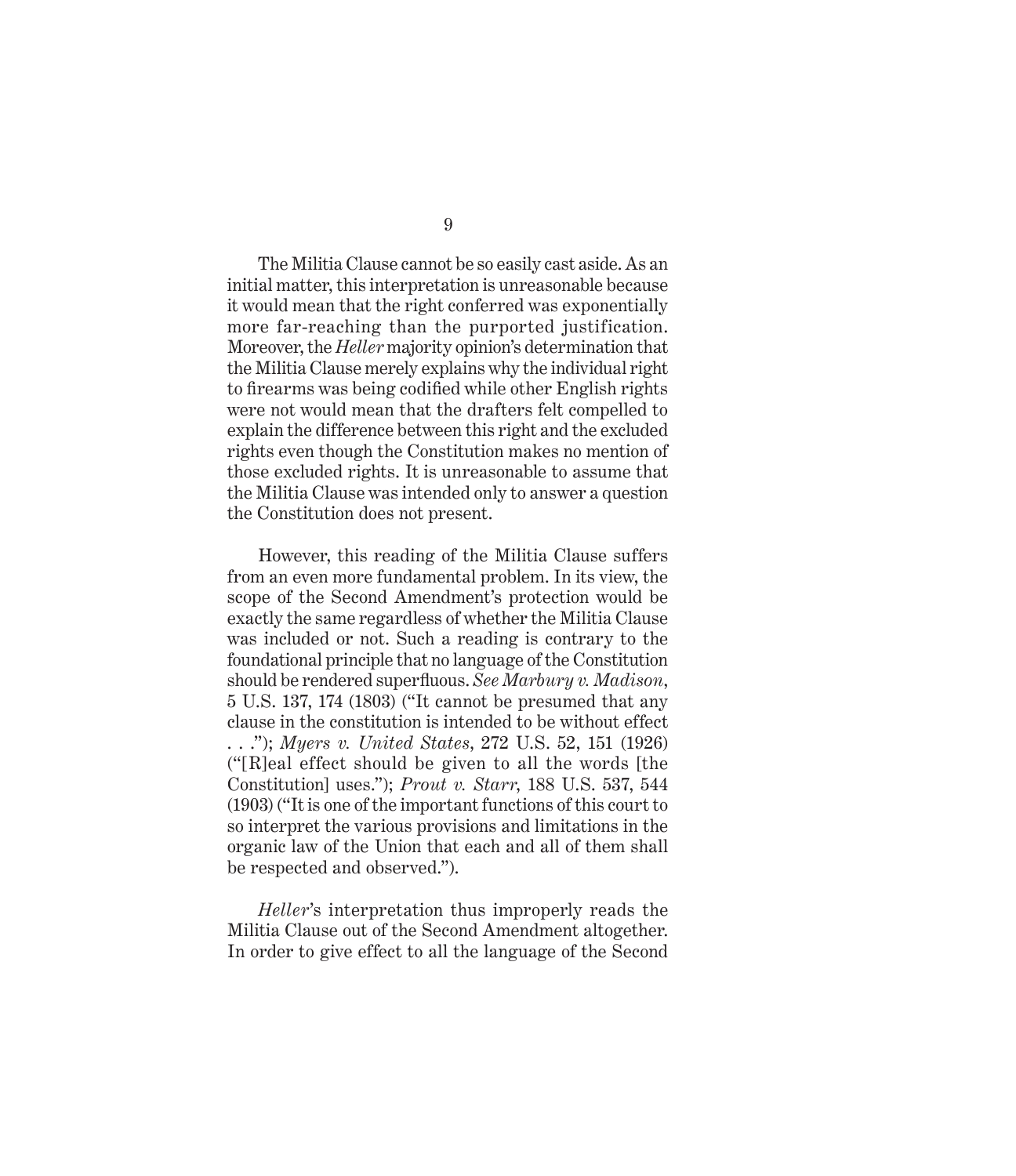Amendment, it must be construed, as it always had been, to protect only a collective right to firearms.

## **2. Even disregarding the Militia Clause, the Arms Clause itself only extends to military contexts.**

The *Heller* majority opinion's interpretation of the text of the Second Amendment started from the premise that "[t]he Constitution was written to be understood by the voters, its words and phrases were used in their normal and ordinary as distinguished from their technical meaning." *Heller*, 554 U.S. at 576 (citing *United States v. Sprague*, 282 U.S. 716, 731 (1931).). Under that approach, any proper construction of the Second Amendment requires that its language be interpreted in accordance with how it would have normally been understood during the founding era. However, as explained below, overwhelming evidence demonstrates that, during that time, the phrases "keep arms" and "bear arms" were understood to refer to the collective use of firearms in a military context. Therefore, even if it was permissible to fully disregard the Militia Clause, the Arms Clause itself only grants protection for the collective, military use of firearms.

In holding that the phrase "keep and bear Arms" does not refer only to the possession and use of firearms in a military context, the *Heller* majority opinion found that there was little evidence of how this phrase would have been understood but that there were some contemporaneous instances of a nonmilitary meaning. It found that the "the phrase 'keep arms' was not prevalent in the written documents of the founding period that we have found," but determined that the "few examples," all favored "the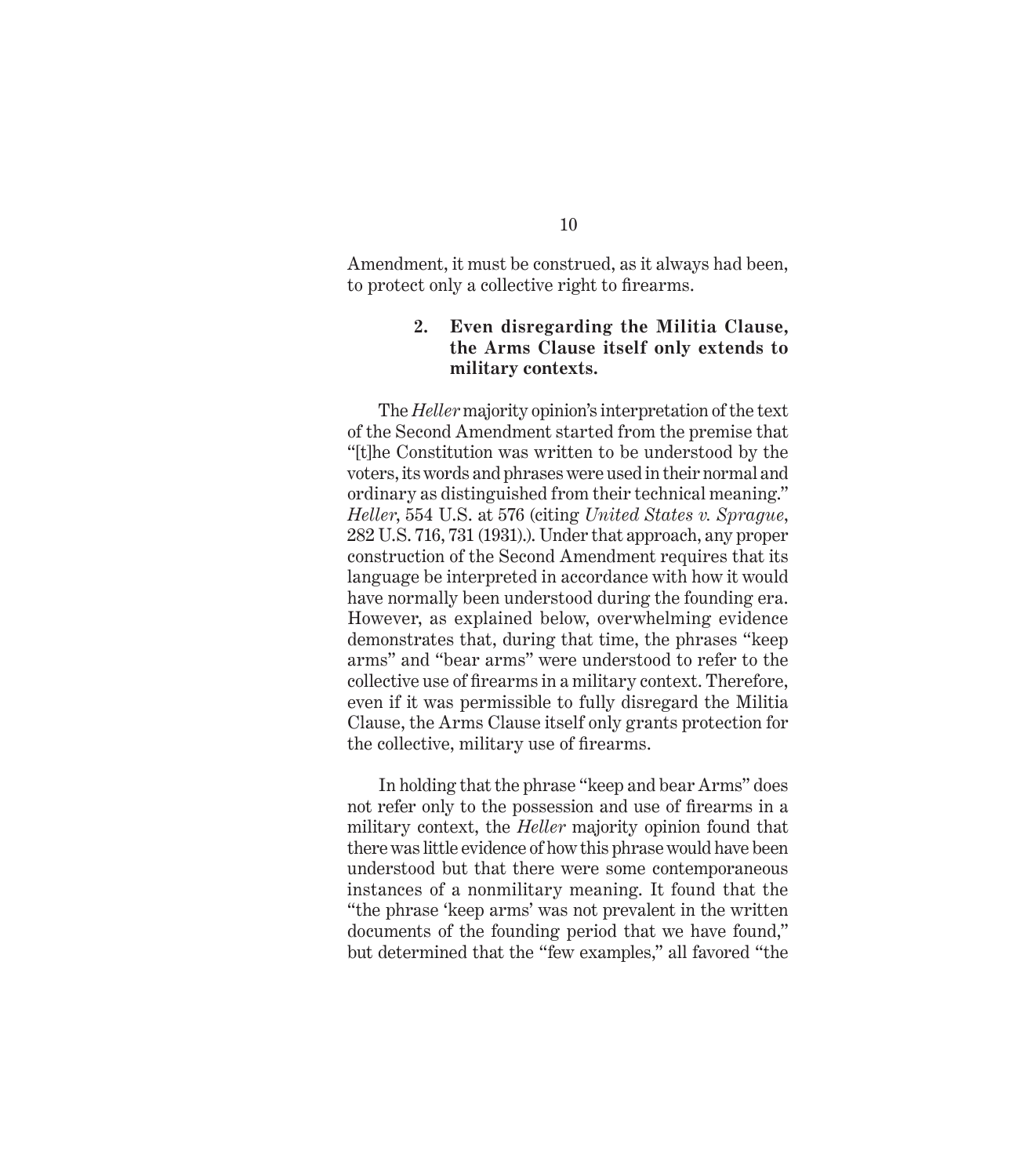right to 'keep Arms' as an individual right unconnected with militia service." *Id.* at 582. As to "bear arms," it acknowledged that federal legal sources use the phrase "bear arms" in a military context but found that this is because those sources would "have little occasion to use it *except* in discussions about the standing army and the militia" and that other legal and non-legal sources did use that phrase in nonmilitary contexts. *Id.* at 587-88 (emphasis in original). Based on what it found to be a lack of evidence to the contrary, the *Heller* majority opinion held that the Second Amendment "conferred an individual right to keep and bear arms." *Id.* at 595.

This determination was inconsistent with the evidence presented at the time, and to the extent there was any remaining doubt, it has been eliminated by more recent developments that have made even more clear that "keep and bear Arms" refers to the possession and use of firearms in a collective, military context.

## **a. The** *Heller* **majority opinion did not give sufficient weight to substantial evidence that the phrase "bear arms" had a military connotation.**

The *Heller* majority opinion discounted extensive evidence presented to it in 2008, which indicated that "bear arms" had a distinctly military meaning. In an amicus brief submitted in *Heller*, a group of English and Linguistics professors explained:

The term "bear arms" is an idiom that means to serve as a soldier, do military service, fight. To "bear arms against" means "to be engaged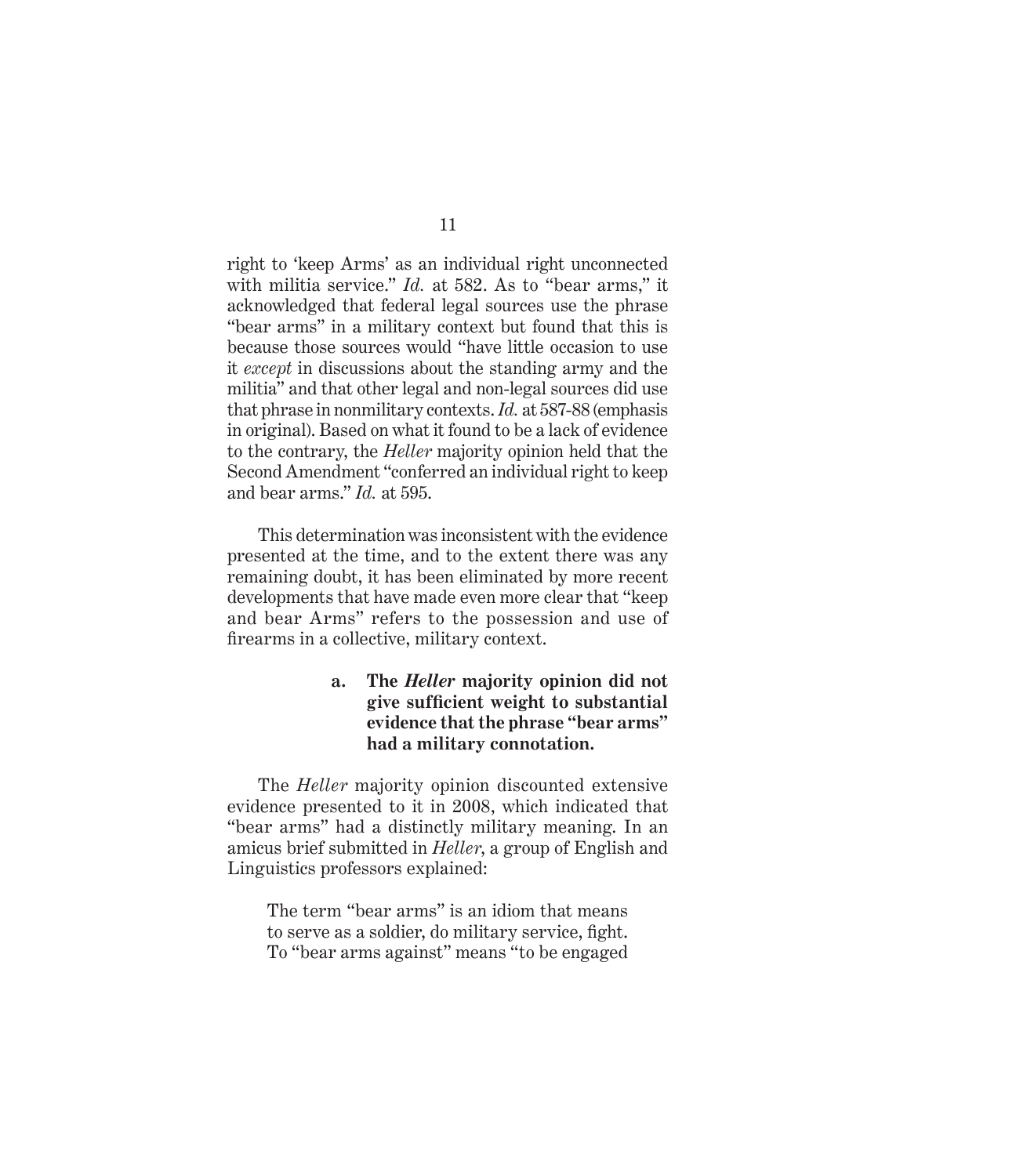in hostilities with." The word "arms" itself has an overwhelmingly military meaning, referring to weapons of offense or armor of defense. In every instance we have found where the term "bear arms" (or "bearing arms" or "bear arms against") is employed, without any additional modifying language attached, the term unquestionably is used in its idiomatic military sense. It is only where additional language is tacked on, either to bend the idiom by specifying a particular type of fighting or to break the idiom by adding incompatible language, that the meaning of "bear arms" deviates. In the Second Amendment, the term is employed in its natural, unadorned state and, therefore, one must conclude, was used idiomatically to refer to military service.

Brief for Professors of Linguistics and English Dennis E. Baron, Ph.D., Richard W. Bailey, Ph.D. and Jeffrey P. Kaplan, Ph.D. in Support of Petitioners, *District of Columbia v. Heller*, 2008 WL 157194 (U.S.), at \*4.

The Ninth Circuit reached the same conclusion in *Silveira* where it found that "[h]istorical research shows that the use of the term 'bear arms' generally referred to the carrying of arms in military service—not the private use of arms for personal purposes." 312 F.3d at 1072. In making that determination, it set out a litany of historical decisions demonstrating that this continued to be the understanding of this phrase throughout the 19th century. *See English v. State*, 35 Tex. 473, 476 (1872) ("The word 'arms' in the connection we find it in the constitution of the United States, refers to the arms of a militiaman or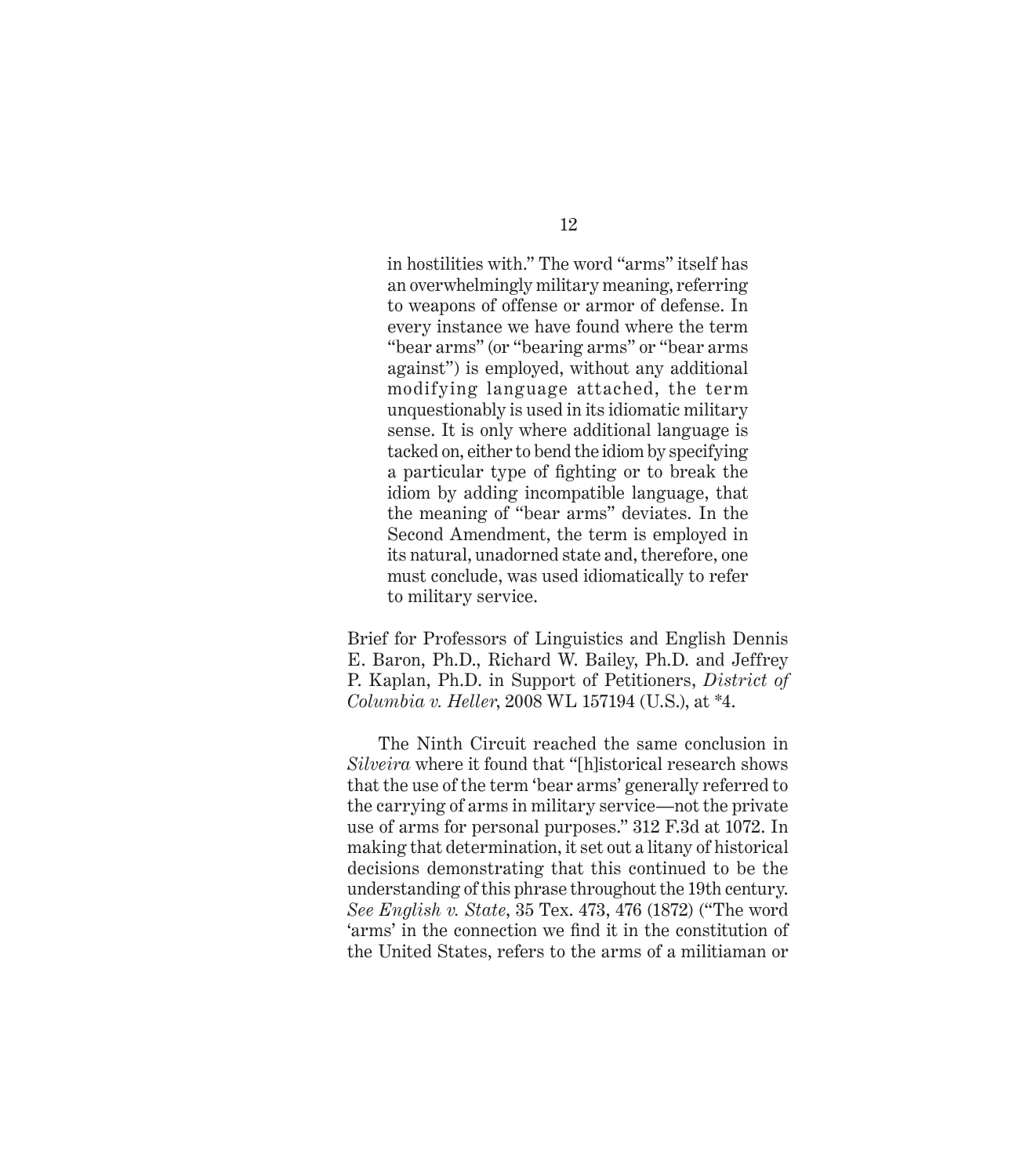soldier, and the word is used in its military sense."); *State v. Workman*, 14 S.E. 9, 11 (W. Va. 1891) ( "[I]n regard to the kind of arms referred to in the [Second A]mendment, it must be held to refer to the weapons of warfare to be used by the militia . . ."). Most notably, an 1840 decision by the Tennessee Supreme Court found that the phrase "bear arms" does not encompass personal use for, for example, hunting. *Aymette v. State*, 21 Tenn. 154, 161 (1840) ("A man in pursuit of deer, elk and buffaloes might carry his rifle every day for forty years, and yet it would never be said of him that he had borne arms . . .").

> **b. New empirical methods for studying founding-era English usage further demonstrate that the phrase "keep and bear Arms" refers to collective, military firearm use.**

Recent advances in the research on this issue have further bolstered the conclusion that the Arms Clause provides only for collective, military firearm use. In particular, the field of corpus linguistics has given scholars a neutral, data-driven lens through which to examine the historical use of the phrases "keep arms" and "bear arms." That discipline studies "language based on examples of 'real life' language use." Tony McEnery & Andrew Wilson, *Corpus Linguistics: An Introduction*, 1 (2d ed. 2001). This is to say that it focuses on the contemporaneous and ordinary language use that the *Heller* majority opinion acknowledged should guide the interpretation of the Second Amendment.

This study is done by analyzing a 'corpus' (or 'corpora' plural) which is a "searchable body of texts used to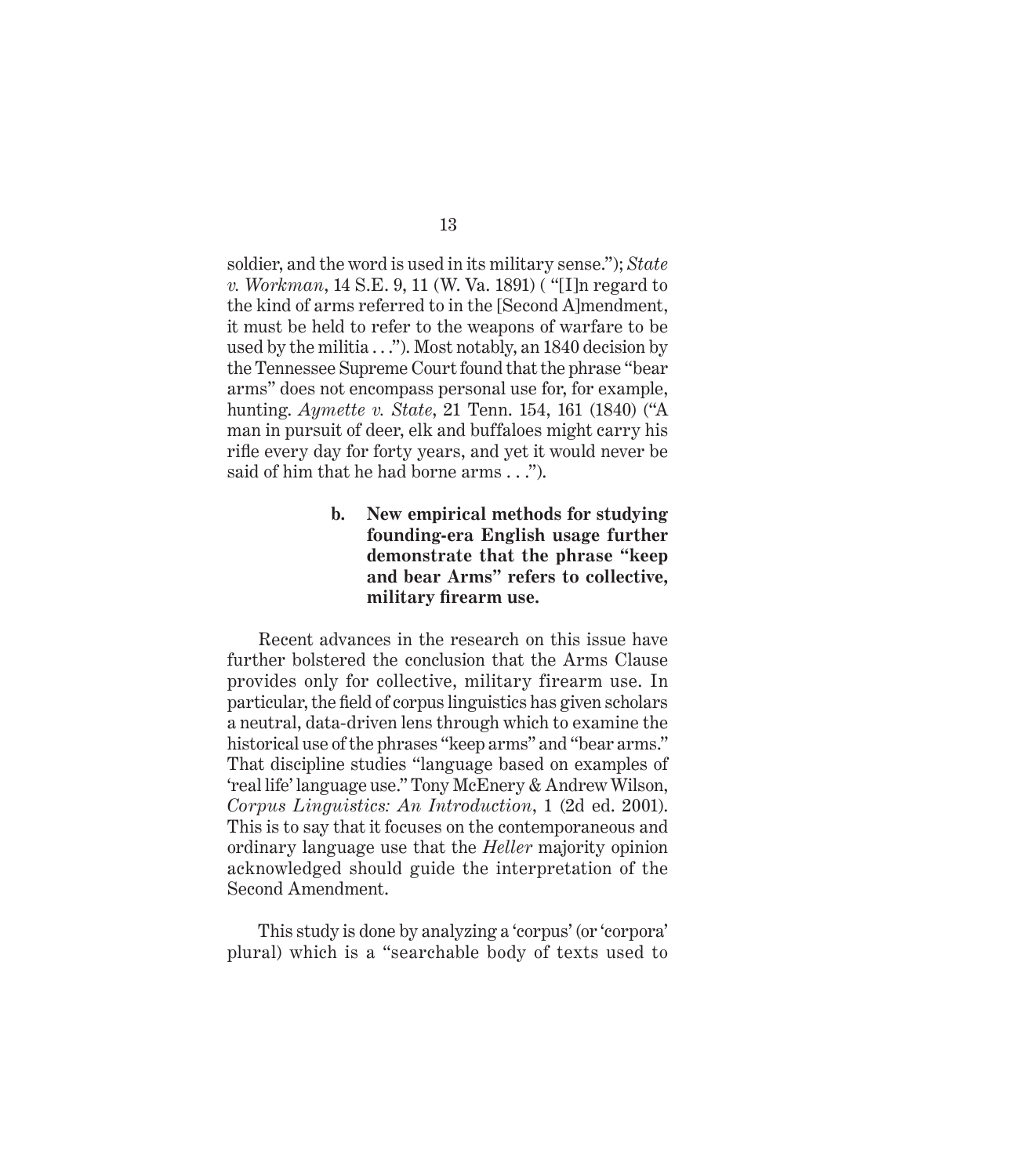determine meaning through language usage." James C. Phillips, Daniel M. Ortner & Thomas R. Lee, *Corpus Linguistics & Original Public Meaning: A New Tool To Make Originalism More Empirical*, 126 Yale L.J. Forum 21, 24 (2016). Through the use of these data sets, researchers are able to gather information about "which meanings were possible at a given time, and what their relative distribution and frequency were." Alison L. LaCroix, *Historical Semantics and the Meaning of the Second Amendment*, The Panorama (Aug. 3, 2018).

Since *Heller* was decided, the development of two corpora at Brigham Young University has shed substantially more light on what it meant to "keep arms" or "bear arms" during the founding era. The Corpus of Founding Era American English ("COFEA") includes over 120,000 texts and 154 million words from primary sources from between 1760 and 1799. The Corpus of Early Modern English ("COEME") includes 40,000 texts and nearly 1.3 billion words from sources dating back to 1475.

Studies analyzing this wealth of data with these objective methods have found that the phrase "bear arms" in the Second Amendment has a collective connotation, typically referring to "the act of soldiering and the use of weapons in war." Dennis Baron, *Corpus Evidence Illuminates the Meaning of Bear Arms*, 46 Hastings Const. L.Q. 509, 513 (2019); LaCroix, *supra*. A survey of both legal and non-legal texts in COFEA and COEME from the founding era determined that they "almost always use *bear arms* in an unambiguously military sense." Baron, *supra*, at 510-11 (emphasis in original). An examination of almost 1,000 uses of "bear arms" in "seventeenth- and eighteen-century English and American texts" found that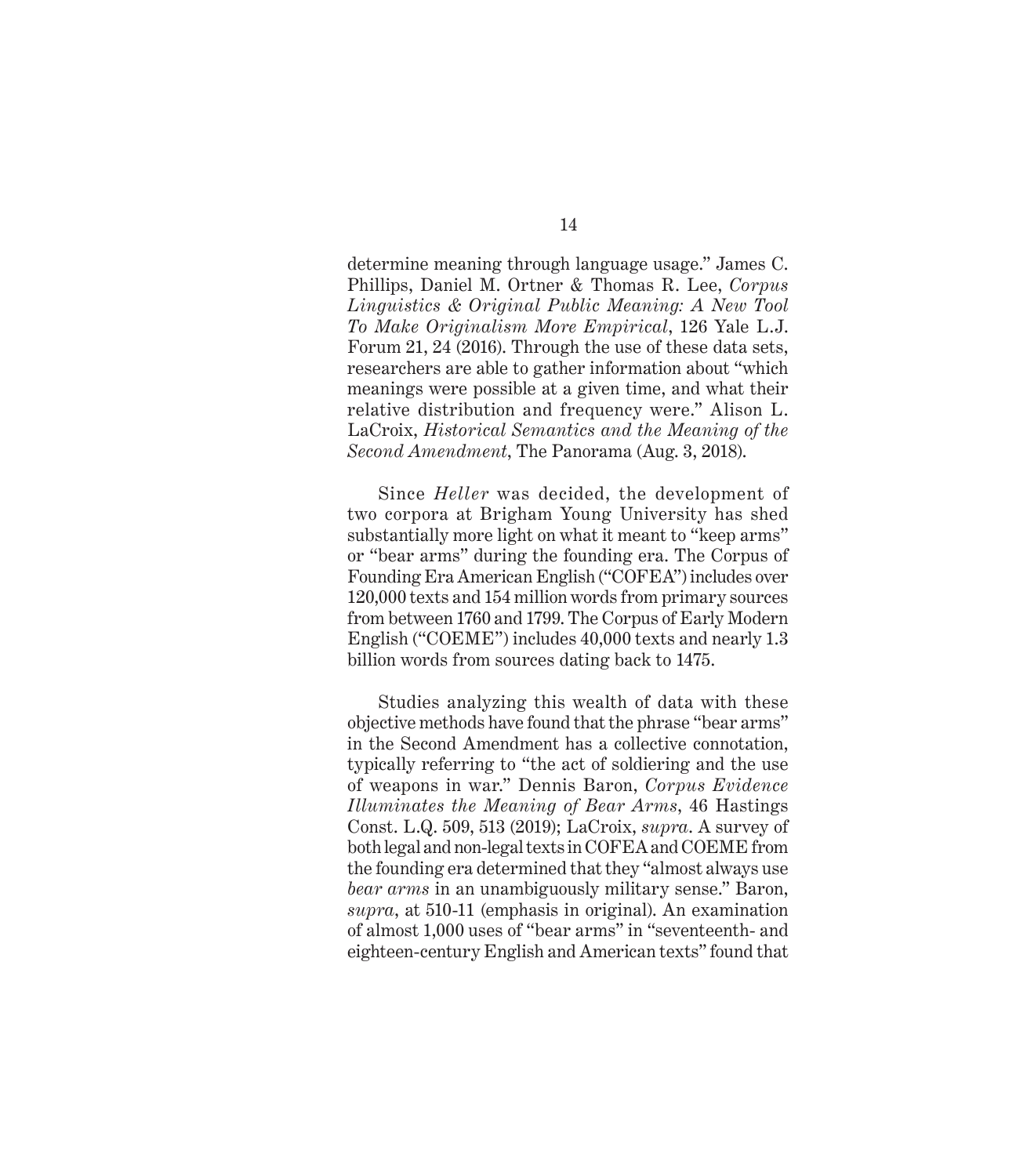"roughly 900 separate occurrences of *bear arms* before and during the founding era refer to war, soldiering, or other forms of armed action by a group rather than an individual." *Id.* at 510 (emphasis in original). In contrast, "[n]on-military uses of *bear arms* in reference to hunting or personal self-defense are not just rare, they are almost nonexistent." *Id.* (emphasis in original).

An examination of uses of "keep arms" similarly concluded that, in founding-era sources, it "almost always appears in a military context." *Id.* at 513. Between COEME and COFEA, there were a total of twenty-six occurrences of "keep arms" excluding duplicates and one instance where "keep" was used to mean "prevent," "as in 'to keep arms from somebody.'" *Id.* Of those twenty-six occurrences, twenty-five "refer[red] to weapons for use in the military or the militia," and one was ambiguous. *Id.*

Together, these authorities demonstrate that the Arms Clause, even in isolation, would not have been understood at its adoption to confer an individual right to firearms unconnected with militia service. The *Heller*  majority opinion read it to afford this right based on a lack of clear evidence to the contrary, but the analyses that have since been conducted based on much larger samples of contemporaneous sources show that both "keep arms" and "bear arms" had a distinctly military connotation. Therefore, even if the Militia Clause is disregarded, the Second Amendment, at most, protects the possession and use of firearms in a collective, military context.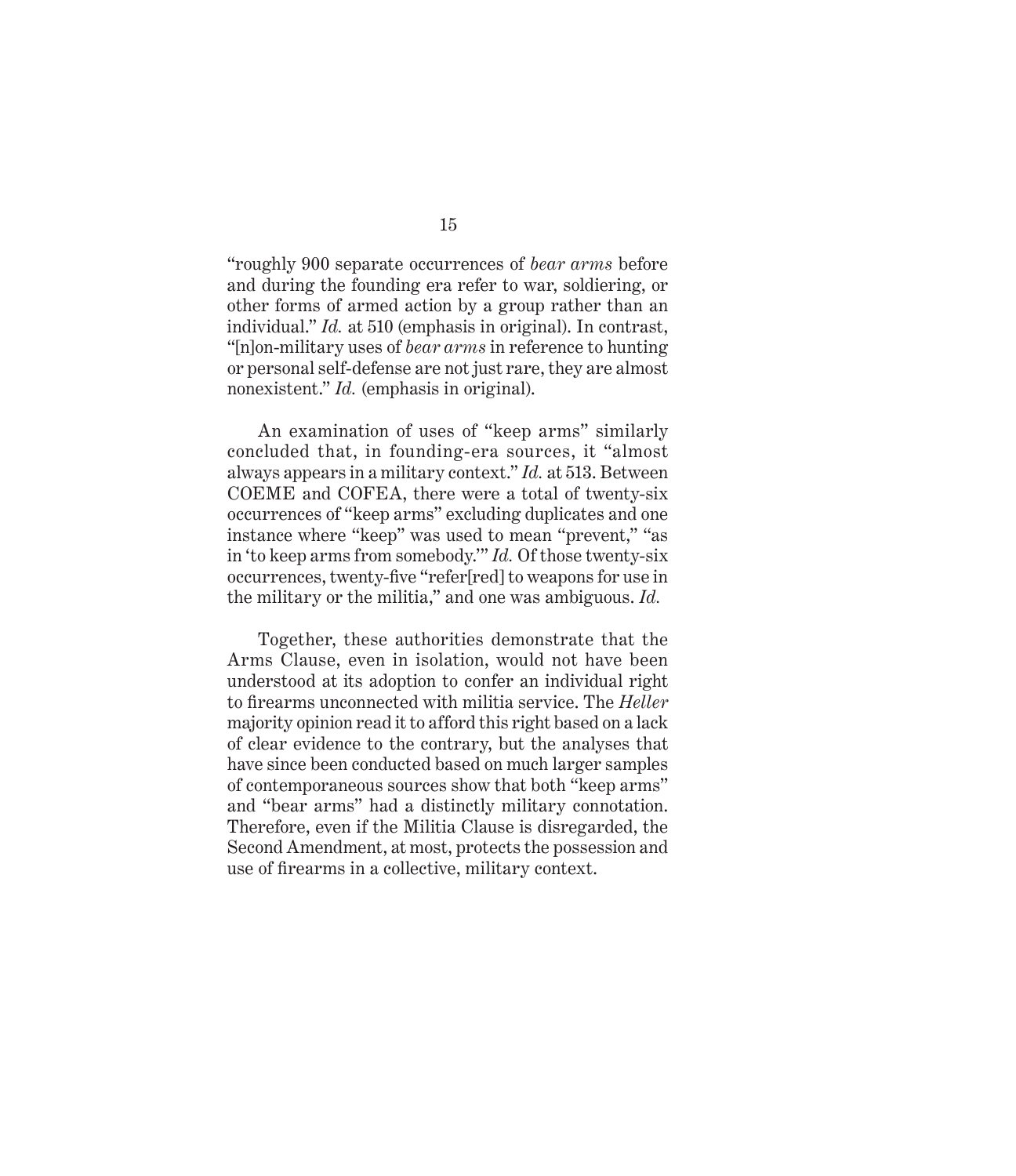### **3. There is no evidence that the Second Amendment was understood to codify a preexisting right to bear arms.**

The *Heller* majority opinion found that the Second Amendment was intended to "codif[y] a right inherited from our English ancestors." *Heller*, 554 U.S. at 599 (quotations omitted). However, the historical record does not support that the Second Amendment intended to codify a preexisting individual right to firearms or that a general right to do so was understood to exist at the time the Second Amendment was adopted.

First, none of the language in the Second Amendment can be read as conveying an intent to codify a preexisting individual right to possess and use firearms for selfdefense. The Arms Clause states only that "the right of the people to keep and bear Arms, shall not be infringed." The *Heller* majority opinion reasoned that the language "shall not be infringed" "implicitly recognizes the pre-existence of the right . . ." *Id.* at 592. However, taking that for granted, it leaves the question of what right is purportedly being codified. The only right referenced in the text is the right to "keep and bear Arms." As discussed, that phase was understood to refer to the use of firearms in a military context. When that meaning is applied, the only preexisting right that the Second Amendment purports to codify, if any, is the collective military use of firearms. Therefore, even if there was a preexisting individual right to possess and use firearms for self-defense, the language of the Second Amendment does not incorporate it.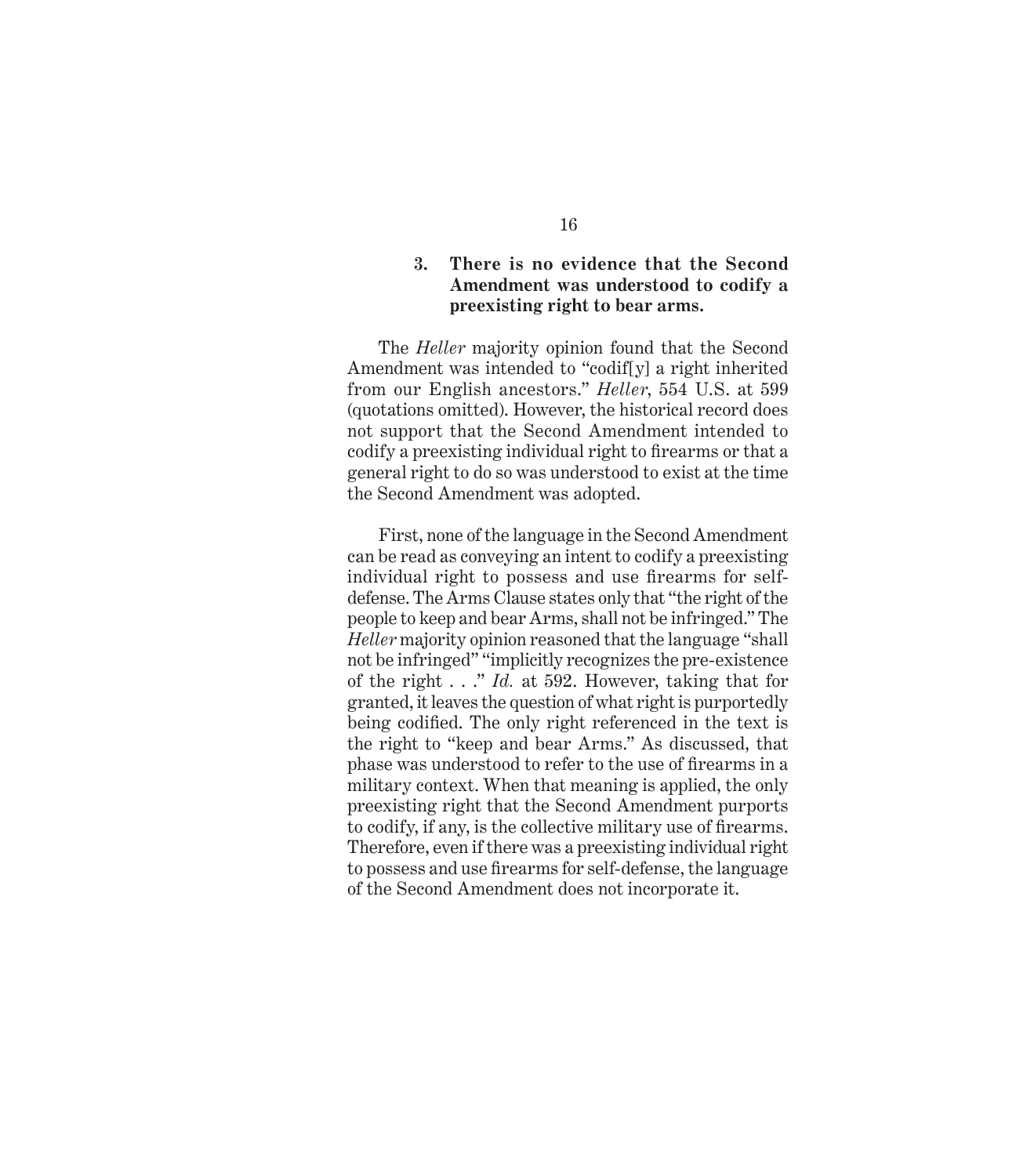Moreover, the existence of that right prior to the adoption of the Second Amendment is itself not supported by the historical record. The *Heller* majority opinion's finding that there was such a right was based on a provision in the English Bill of Rights which stated "That the Subjects which are Protestants, may have Arms for their Defence suitable to their Conditions, and as allowed by Law." *Id.* at 593. This was far from an individual right for all citizens to have and use firearms in self-defense. Even the *Heller* majority opinion recognized that it was a "right not available to the whole population, given that it was restricted to Protestants, and like all English rights it was held only against the Crown, not Parliament." *Id*.

Nonetheless, the *Heller* majority opinion stated that "[b]y the time of the founding, the right to have arms had become fundamental for English subjects." *Id.* Historically, that statement is inaccurate. Indeed, another source relied upon by the *Heller* majority opinion, George Tucker's Blackstone Commentaries from the year 1803, makes that clear. The *Heller* majority opinion cited portions of that text as purported evidence that founding-era scholars interpreted the Second Amendment as protecting an individual right unconnected with militia service. *Id.* at 606. However, while George Tucker commented in that text that the right to possess firearms for self-defense was purportedly the "palladium of liberty," he went on to explain that, although the English Bill of Rights might seem to prohibit disarmament of the people at first glance, it had been construed to *only* protect gun ownership rights for a narrow subset of English subjects.<sup>4</sup> He stated:

<sup>4.</sup> St. George Tucker and Sir William Blackstone, *Blackstone's Commentaries: With Notes of Reference to the Constitution and Laws, of the Federal Government of the United*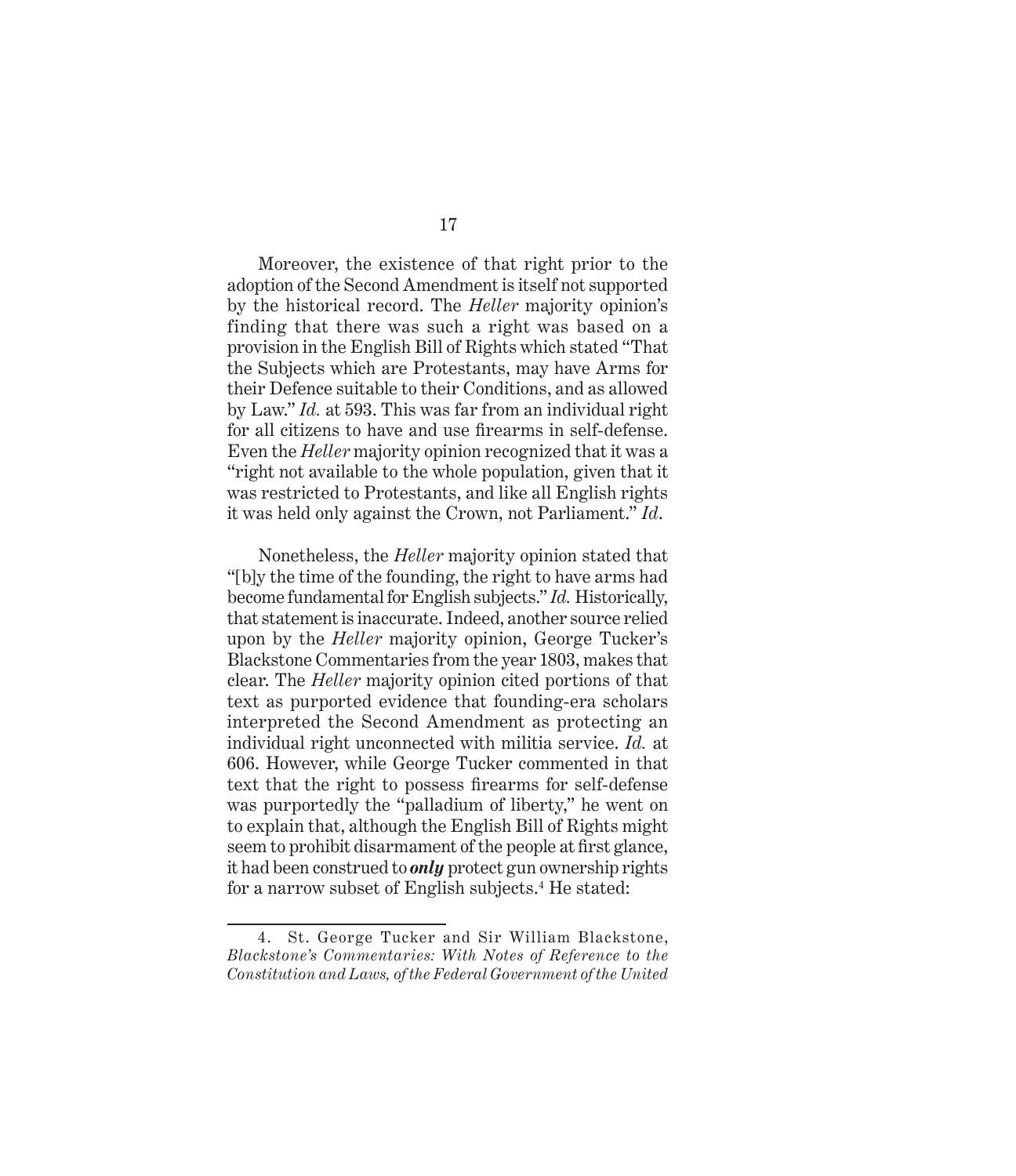True it is, their bill of rights seems at first view to counteract this policy [of disarming the people] : but the right of bearing arms is confined to protestants, and the words suitable to their condition and degree, have been interpreted to authorise the prohibition of keeping a gun or other engine for the destruction of game, to any farmer, or inferior tradesman, or other person not qualified to kill game. So that not one man in five hundred can keep a gun in his house without being subject to a penalty.

#### *Id.*

This authority which the *Heller* majority opinion considered reliable in its analysis firmly demonstrates that founding-era Americans could not have inherited any belief from the English that there was a universal, individual right to possess and use firearms for selfdefense. Even as to English subjects at that time, the English Bill of Rights was understood to provide only token protection for individual gun use such that all but a few could be prohibited from keeping a gun in their home. The preexisting right found to have been inherited from the English did not exist even in England.<sup>5</sup> Therefore,

*States, and of the Commonwealth of Virginia : With an Appendix to Each Volume, Containing Short Tracts Upon Such Subjects as Appeared Necessary to Form a Connected View of the Laws of Virginia as a Member of the Federal Union*, Volume First, Part First, Appendix, Note D: View of the Constitution of the United States, 300 (1996).

<sup>5.</sup> The current state of gun regulation in Great Britain further demonstrates that the English Bill of Rights never provided a broad right to individual gun use. The English Bill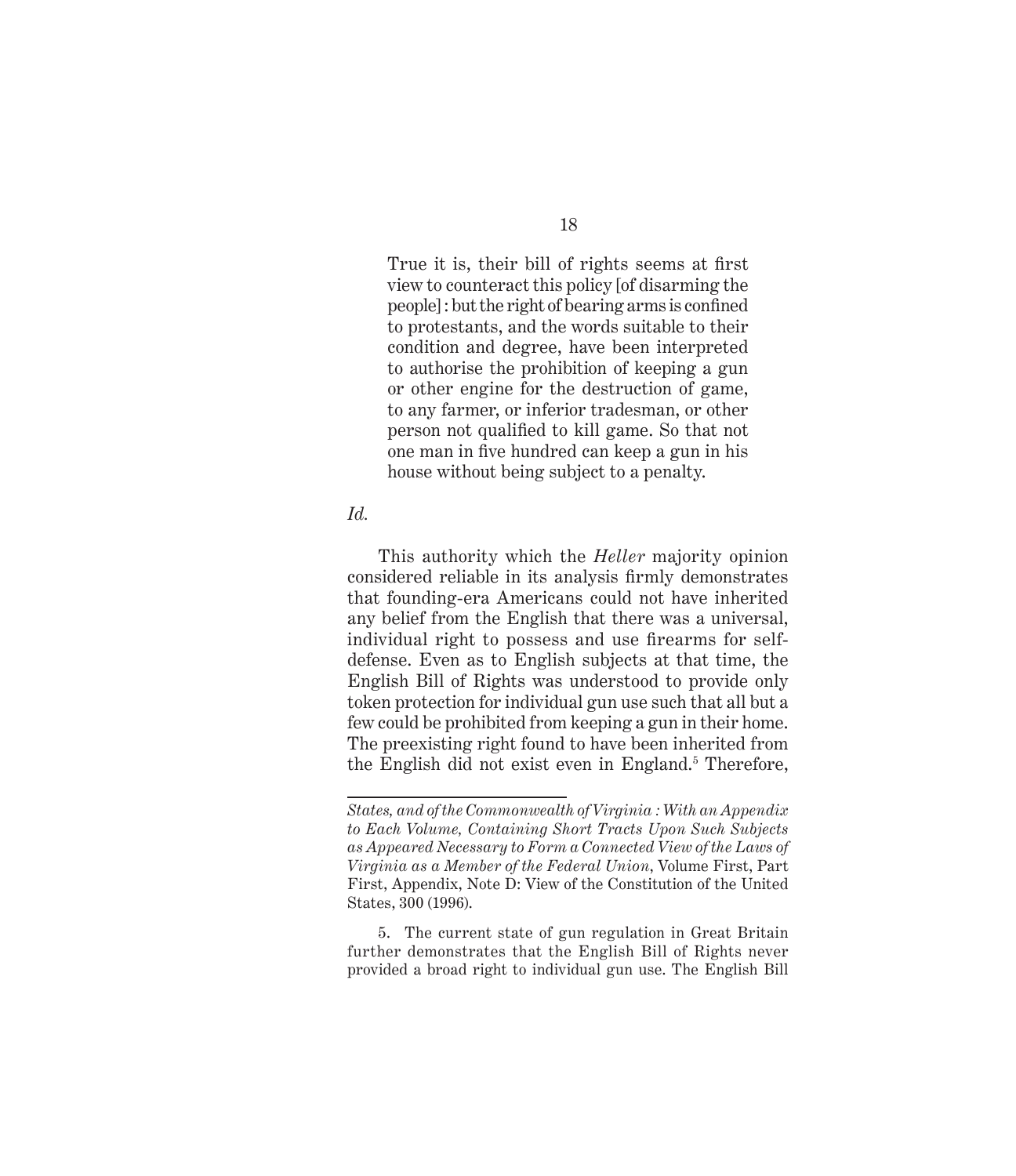the evidence that the *Heller* majority opinion was based upon does not support that the Second Amendment was understood to incorporate any right broader than exactly what it specifies—the right to possess and use firearms in connection with militia service.

## **4. The drafters knowingly declined to include language in the Second Amendment that would have provided for an individual right to use firearms for self-defense.**

While the Second Amendment was being drafted, the drafters had the option of including language from state proposals or previously-adopted state constitutions that referred specifically to the use of firearms for defense.

of Rights remains in effect today. *See, e.g.*, *R v. Secretary of State for Exiting the European Union* [2017] UKSC 5, (appeal taken from N. Ir.) (2017 United Kingdom Supreme Court case citing the English Bill of Rights). But that fact did not present any obstacle to the UK Parliament's adoption of a complete ban on handguns in 1998. Michael J. North, *Gun Control in Great Britain after the Dublane Shootings*, *Reducing Gun Violence in America: Informing Policy with Evidence and Analysis*, 185-193, 191 (2013). Although that handgun ban faced opposition by gun enthusiasts, *see id* at 190-91, the primary reports leading up to its adoption did not so much as reference the English Bill of Rights as an impediment. *See generally* Lord Douglas Cullen, *The Public Inquiry into the Shootings at Dunblane Primary School on 13 March 1996* (1996), https://assets.publishing.service. gov.uk/government/uploads/system/uploads/attachment\_data/ file/276631/3386.pdf (last visited September 15, 2021); *The Public Inquiry into the Shootings at Dunblane Primary School on March 13, 1996: The Government Response* (1996), https://assets. publishing.service.gov.uk/government/uploads/system/uploads/ attachment\_data/file/276636/3392.pdf (last visited September 15, 2021).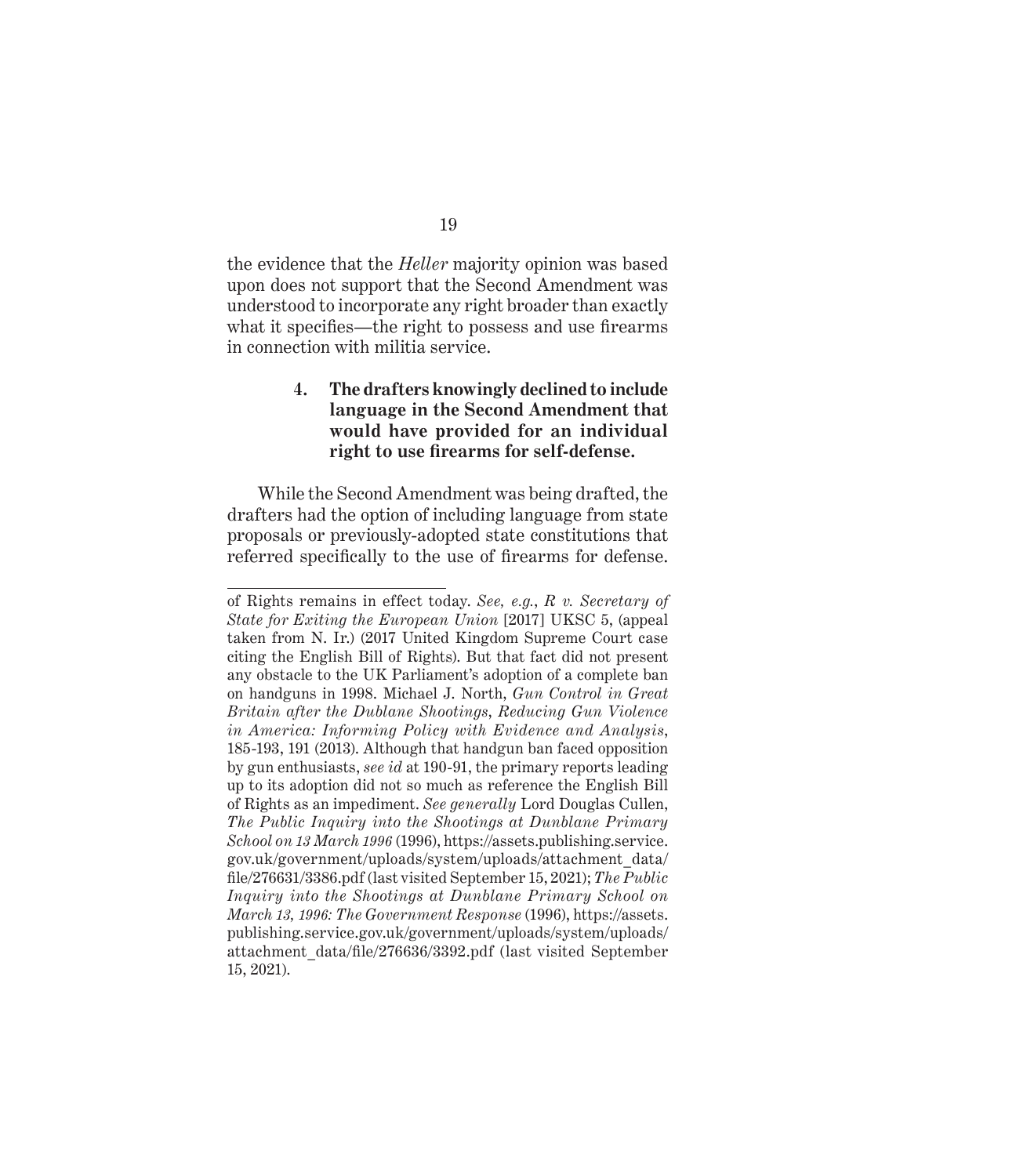They chose not to do so and instead focused the text of the Second Amendment on the importance of the militia and the preservation of the use of arms in that capacity. Their decision not to incorporate the language that others had proposed or used to extend protection to individual firearm use for self-defense is evidence that they did not intend the Second Amendment to extend that far.

At the first Federal Congress, three states, Virginia, North Carolina, and New York, sent proposals for amendments to the Constitution which addressed protecting the institution of the militia from the new federal Government. *Heller*, 554 U.S. at 655 (Stevens, J. dissenting). Each focused on the dangers posed by standing armies and the importance of preserving state militias. *Id.* The Virginia proposal was the most influential on what became the Second Amendment. It read:

17th. That the people have a right to keep and bear arms; that a well-regulated militia, composed of the body of the people trained to arms, is the proper, natural and safe defence of a free state; that standing armies, in time of peace, are dangerous to liberty, and therefore ought to be avoided, as far as the circumstances and protection of the community will admit; and that, in all cases, the military should be under strict subordination to, and be governed by, the civil power . . .

19th. That any person religiously scrupulous of bearing arms ought to be exempted, upon payment of an equivalent to employ another to bear arms in his stead.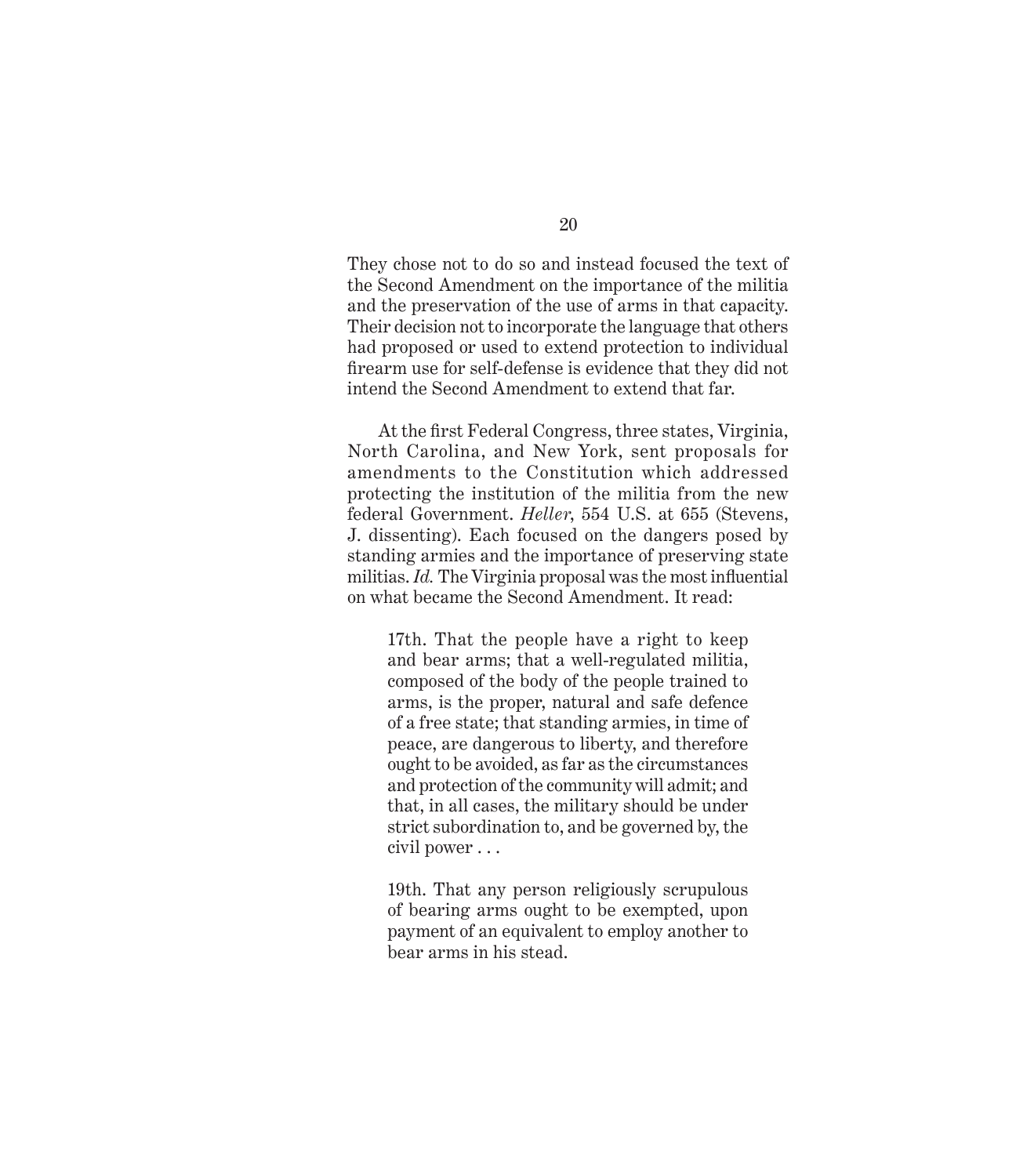#### Id. at 656 (Stevens, J. dissenting) (citations omitted).

This proposal expressly provided protection for firearm use only in connection with the militia. In addition to explaining that the protection for firearm use was based on the importance of preventing standing armies from overreaching, the latter portion of the proposal provides that those with religious reservations against "bearing arms" could be exempted from doing so if they paid someone to serve in their place. Consistent with the empirical research discussed above, that exemption further demonstrates that the phrase "bearing arms" in the context of the Second Amendment referred to the collective, militaristic use of firearms. *Id.* at 661 (Stevens, J. dissenting) (explaining that, based on this exemption, the phrase "bear arms" had to be understood as "unequivocally and exclusively military" because "[t]he State simply does not compel its citizens to carry arms for the purpose of . . . self-defense.").6

*Id.* at 657 (Stevens, J. dissenting) (citation omitted).

<sup>6.</sup> North Carolina adopted the Virginia proposal as its own, and New York made its own proposal that used substantially similar language. *Id.* at 656 (Stevens, J. dissenting). The New York proposal read:

That the people have a right to keep and bear Arms; that a well regulated Militia, including the body of the People capable of bearing Arms, is the proper, natural, and safe defence of a free State .... That standing Armies, in time of Peace, are dangerous to Liberty, and ought not to be kept up, except in Cases of necessity; and that at all times, the Military should be kept under strict Subordination to the civil Power.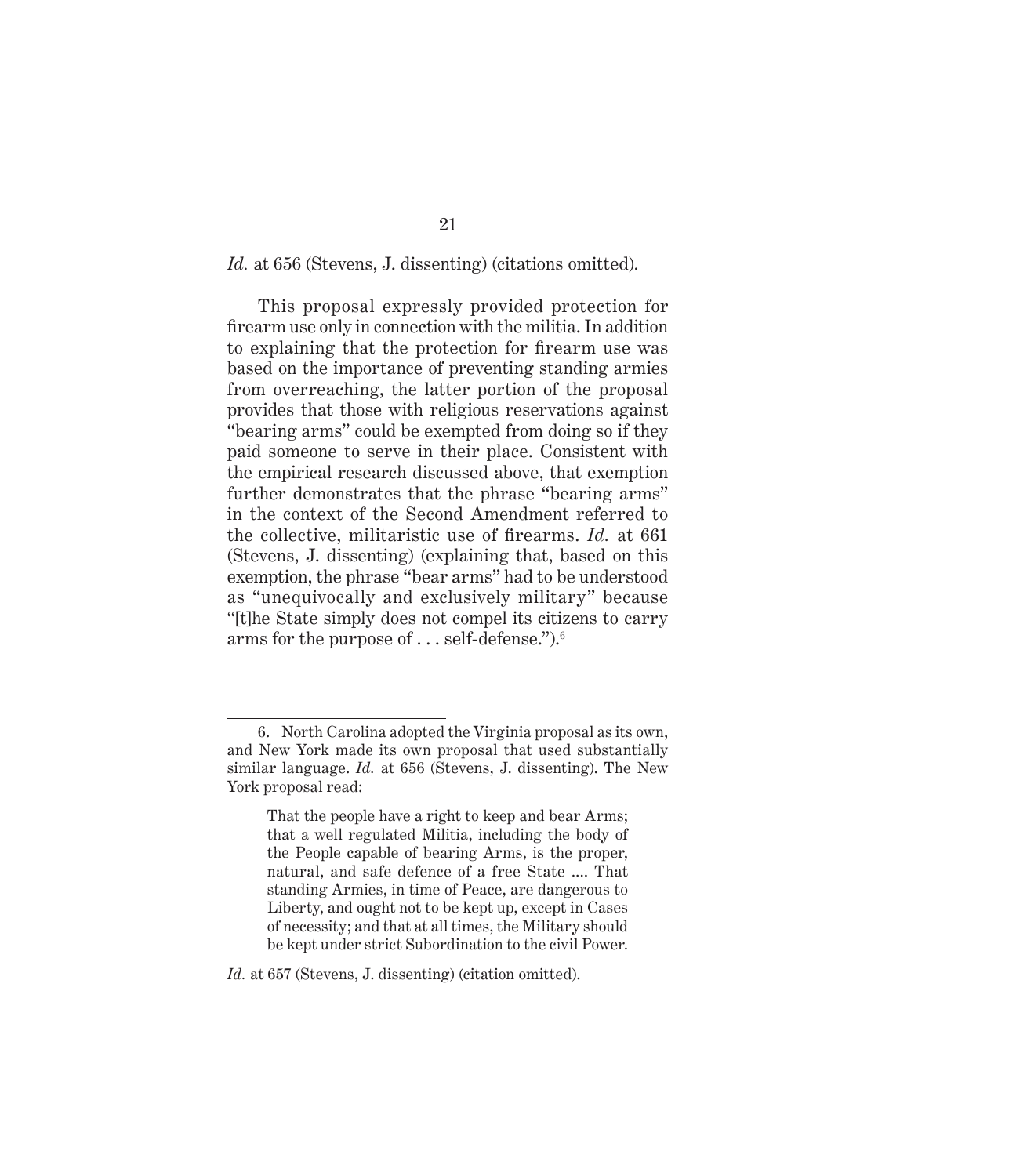Additionally, there were several other states that did not send proposed amendments to Congress but where a minority of delegates advocated for related amendments. *Id.* at 656-57 (Stevens, J. dissenting). Most notably, a minority of delegates from Pennsylvania signed a proposal that, in contrast to the Virginia proposal, explicitly protected the use of firearms for self-defense and hunting. The Pennsylvania proposal read:

7. That the people have a right to bear arms for **the defense of themselves** and their own State, or the United States, or **for the purpose of killing game**; and no law shall be passed for disarming the people or any of them unless for crimes committed, or real danger of public injury from individuals; and as standing armies in the time of peace are dangerous to liberty, they ought not to be kept up; and that the military shall be kept under strict subordination to, and be governed by the civil powers.

*Id.* at 658 (Stevens, J. dissenting) (emphasis added) (citation omitted).

With all of this language available to him, James Madison, the primary drafter of the Second Amendment, chose not to include any of the language that had been proposed to provide protection for the use of firearms for self-defense or hunting. *See id.* at 659 (Stevens, J. dissenting). Instead, his first draft of the Second Amendment took the substance of the militia-focused Virginia proposal and revised it to more concisely read: "The right of the people to keep and bear arms shall not be infringed; a well armed, and well regulated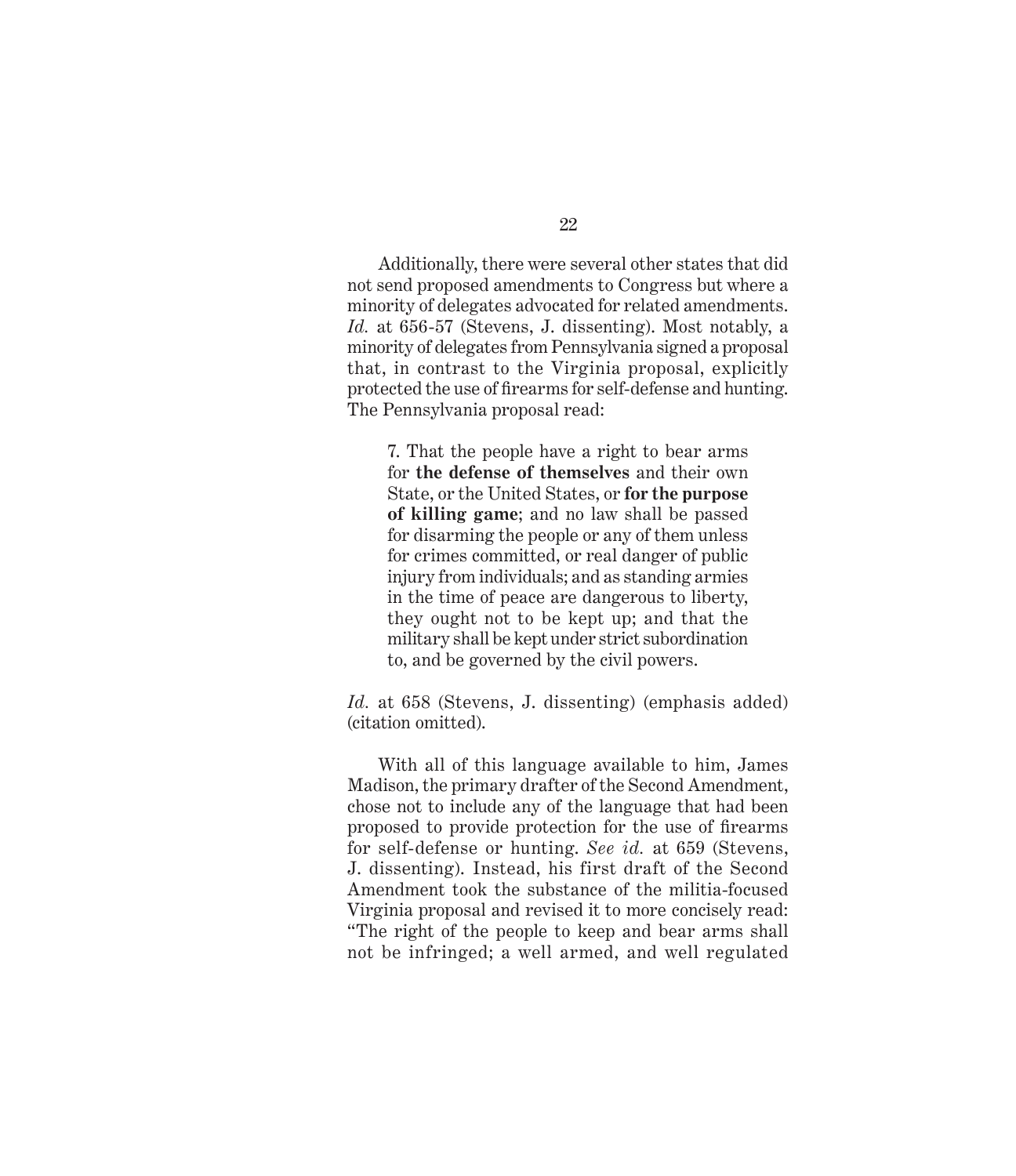militia being the best security of a free country; but no person religiously scrupulous of bearing arms, shall be compelled to render military service in person." *Id.* at 659-60 (Stevens, J. dissenting). The clause exempting "religiously scrupulous" persons was eventually removed due to concerns that Congress would be able to circumvent the amendment's protection and disarm the militias by defining "religiously scrupulous" broadly. *See id.* at 660 (Stevens, J. dissenting) (explaining that arguments in the House of Representatives reflected concern that "Congress 'can declare who are those religiously scrupulous, and prevent them from bearing arms.'") (citation omitted). What remained was a streamlined version of the language that had been proposed by Virginia specifically to prohibit the disarmament of the militia. While the drafters had the opportunity to provide constitutional protection for the individual use of firearms, they chose not to do so.

In disregarding this intentional word choice, the *Heller* majority opinion reasoned that any reliance on the drafting history is "dubious" when "interpret[ing] a text that was widely understood to codify a pre-existing right" and concluded that the version of the Second Amendment that was ultimately adopted merely codified that individual right. *See id*. at 603-04. However, the notion that there was such a "pre-existing right" is, as discussed, a historical fiction. Moreover, in arguing that preexisting state constitutions supported the individual rights view, the *Heller* majority opinion also failed to give weight to the distinct language of the Second Amendment. It pointed to Pennsylvania's Declaration of Rights of 1776 which stated "That the people have a right to bear arms *for the defence of themselves* and the state . . ." and Vermont's 1777 constitution which had substantially the same language.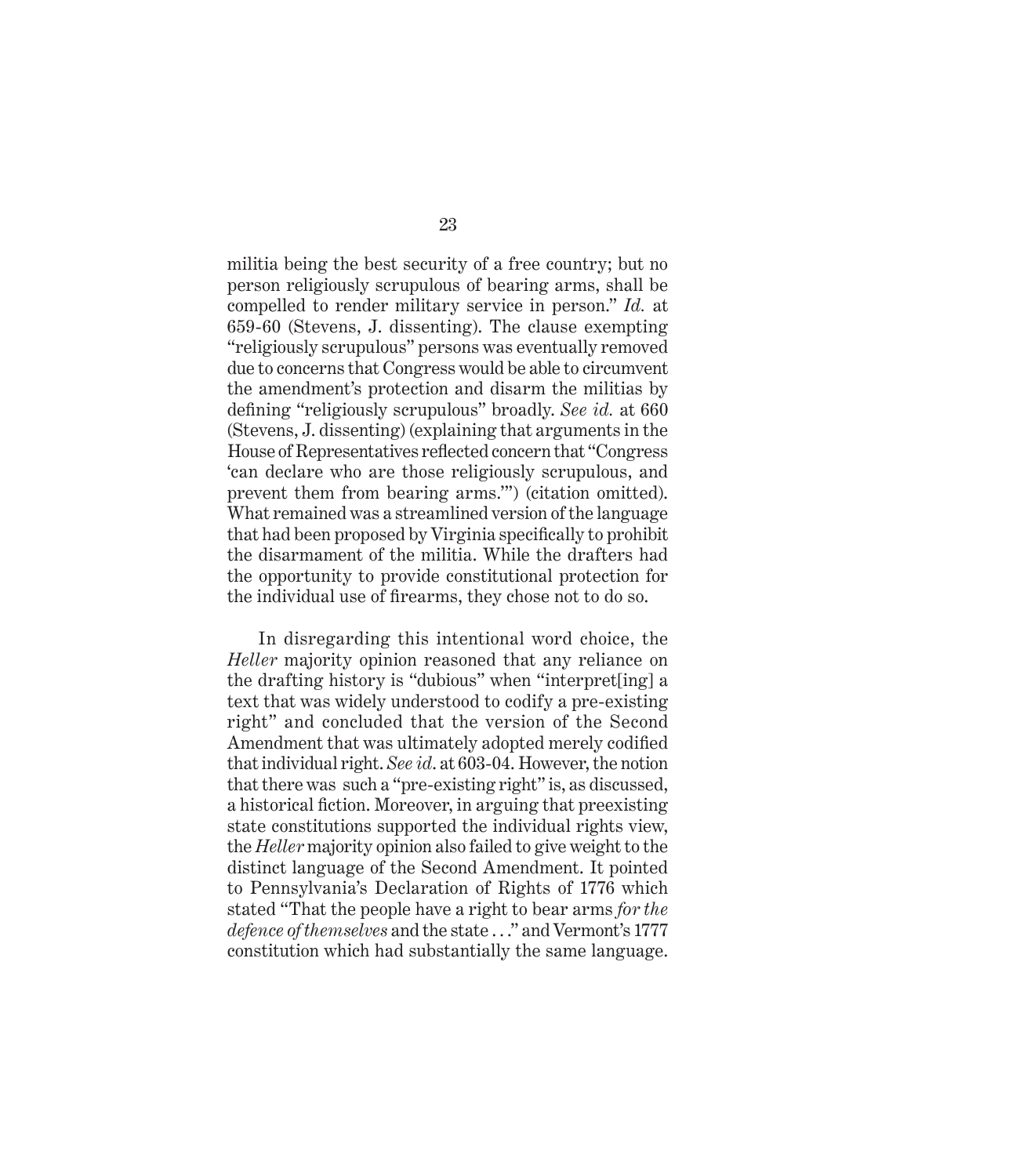*Id.* at 600-01 (emphasis added by court). It asserted that these "analogous arms-bearing rights" "confirmed" that its adoption of the individual rights view was correct, but it ignored the crucial distinction—the drafters of the Second Amendment chose different language. *Id.* at 600-01. The language that the *Heller* majority opinion emphasized in those state constitutions is nowhere to be found in the Second Amendment.

The drafters of the Second Amendment chose its language carefully. They granted a specific right using terms that were understood at the time to refer to the collective, militaristic use of firearms and explained that this grant was made in order to protect the militia as an institution. While the drafters easily could have incorporated language to protect the individual use of firearms if that was their intent, they did not do so. The Second Amendment says what it says, and its actual language and intent must be given effect.

> **5. The Second Amendment's reference to the right to keep and bear arms as a right of "the people" does not establish that it was an individual right belonging to every person.**

Petitioners assert that, by describing the right to keep and bear arms as belonging to "the people," the Second Amendment provides *all* people with the right to carry firearms in public without meaningful regulation. In doing so, they are seeking to extend the *Heller* majority opinion's improper determination that the use of the phrase "the people" indicated that the right conferred by the Second Amendment was an individual right rather than a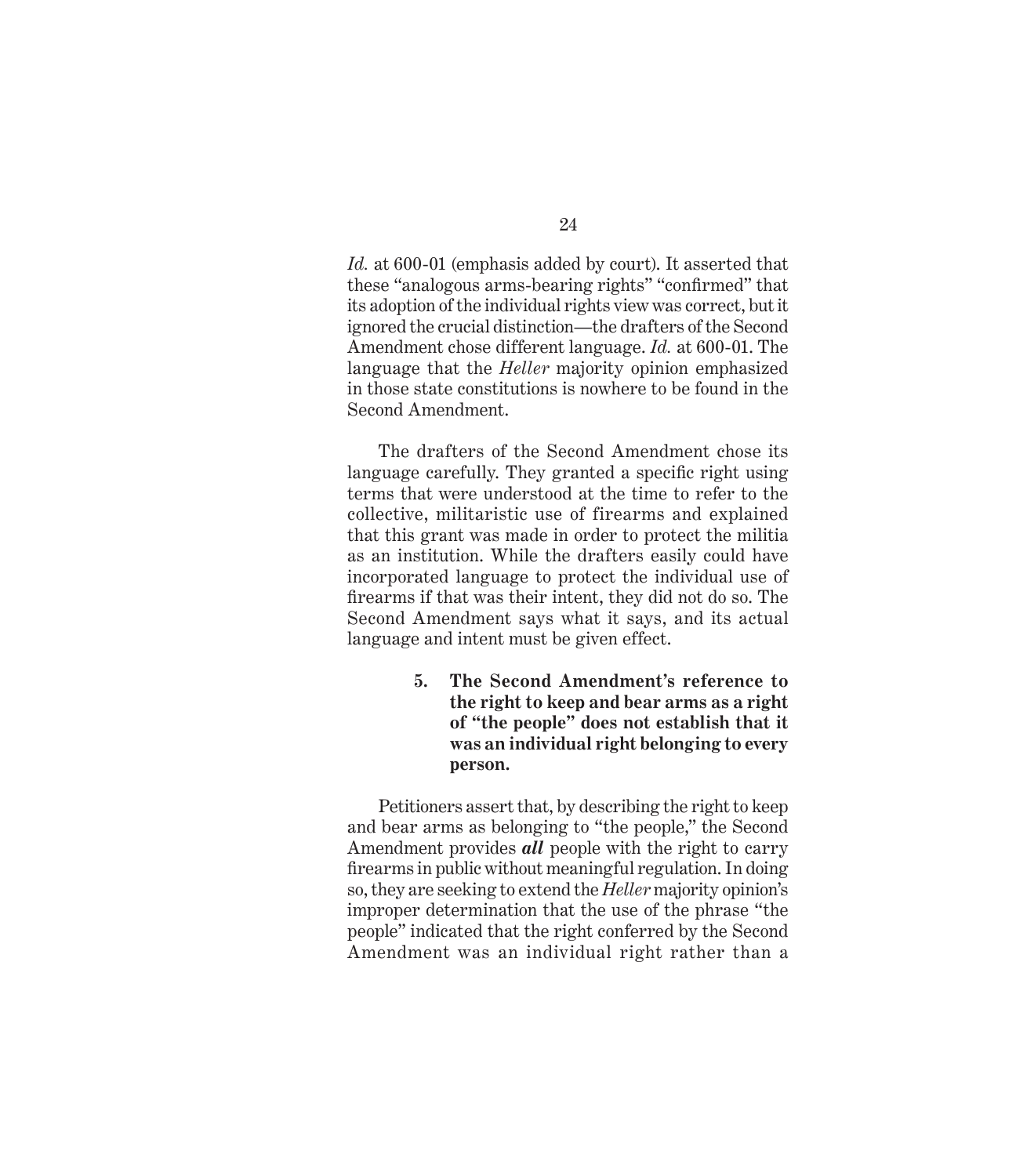collective right. Contrary to these conclusions, the use of "the people" elsewhere in the Constitution demonstrates that its use in the Second Amendment does not indicate, let alone establish, that the right to keep and bear arms is an individual right.

First, the *Heller* majority opinion improperly found that the use of "the people" in the Second Amendment supported the notion that the right to keep and bear arms is an individual right because that phrase was purportedly used in connection with individual rights in the First Amendment and the Fourth Amendment. *Id.* at 579. That proposition is incorrect in that the First Amendment refers to "the people" only in the context of the right to assembly which could only be considered a collective right. *Id.* at 644-46 (Stevens, J. dissenting). Just as the First Amendment provides that "the people" have a right to "assemble" which can only be exercised as part of a group, the Second Amendment provides that "the people" have a right to keep and bear arms only as part of a militia.

Second, the *Heller* majority opinion improperly construed "the people" broadly to mean "all members of the political community" and found that reading the right to keep and bear arms as limited to the organized militia was inconsistent with that definition. *Id.* at 579- 81. It reasoned that, insofar as the militia at the time of the founding was limited to able-bodied males of certain ages, limiting the specified right to that subset of individuals was incompatible with the notion that it belonged to "all members of the political community." *Id.* at 580-81. However, not only is that reasoning internally inconsistent with the *Heller* majority opinion's conclusion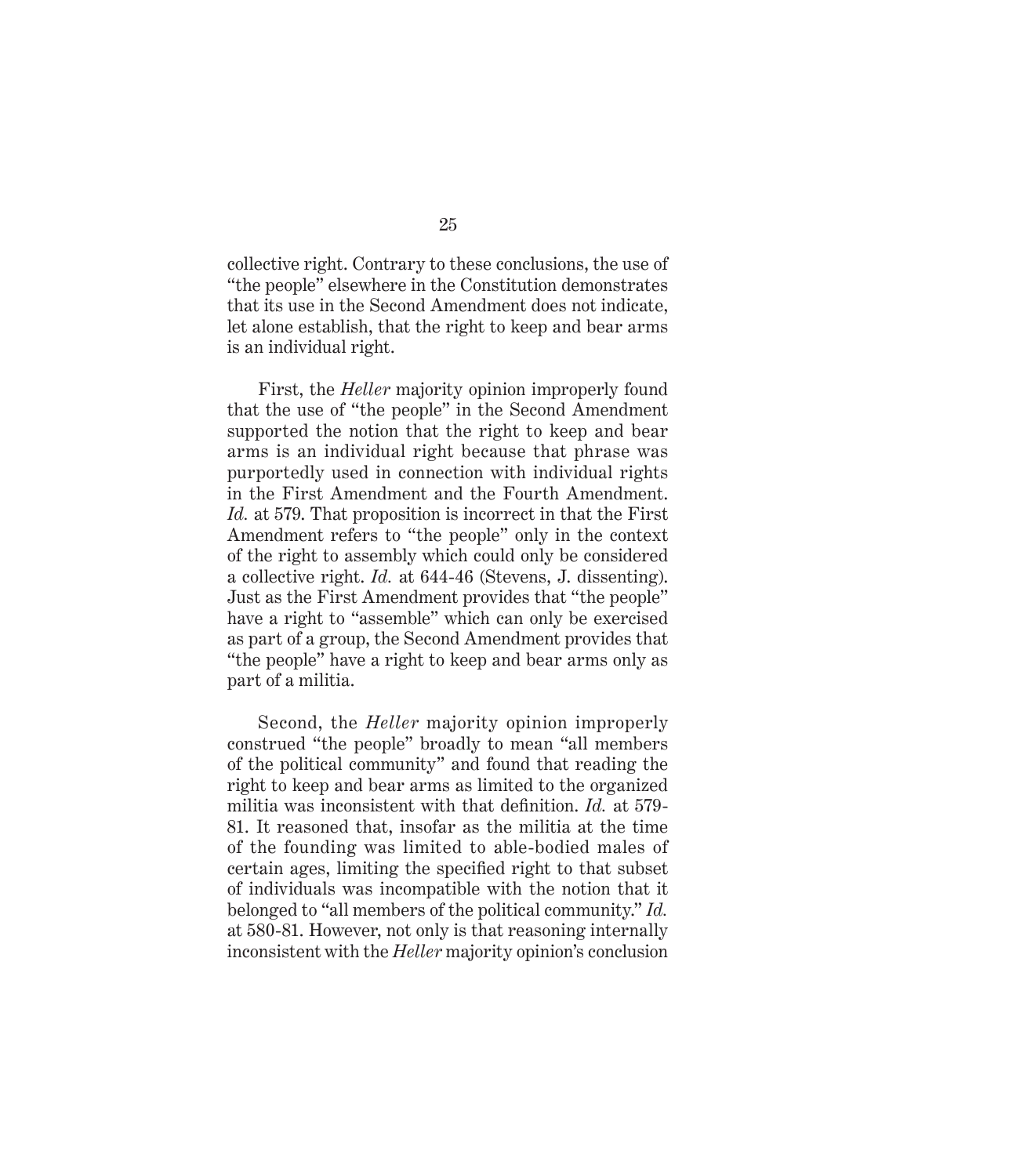that the right to keep and bear arms extends only to the subset of people who are "law-abiding responsible citizens," the Constitution makes clear elsewhere that the drafters can and did use "the people" to refer to subsets of individuals. By providing in Article I that the House of Representatives shall be chosen by "the People of the several States," the Constitution delegated that power to the states which had different voting practices. *The Meaning(s) of "The People" in the Constitution*, 126 Harv. L. Rev. 1078, 1091 (2013). The result was that, in practice, "the People" here "largely meant property-owning white adult males" and also "meant different things in different states." *Id*. This is to say that, at the founding, the notion that a right belonged to "the people" was not inconsistent with the right only being afforded to a subset of people such as those making up the militia. In fact, during the founding era, gun ownership itself was limited to persons meeting specific criteria. *Id.* at 1093 ("At the time of the Founding, the right to bear arms was limited to certain adult male citizens and those individuals who swore allegiance to the state…The Founding generation had a racialized, gendered, and class-stratified understanding of persons permitted to own guns. This generation also disarmed certain white males, including felons and British loyalists  $\ldots$ ").

The fact that the Second Amendment's right to keep and bear arms belongs to "the people" did not provide any support for the *Heller* majority opinion's adoption of the individual rights view, and it does not provide any basis now for holding that all people must be permitted to carry firearms in public.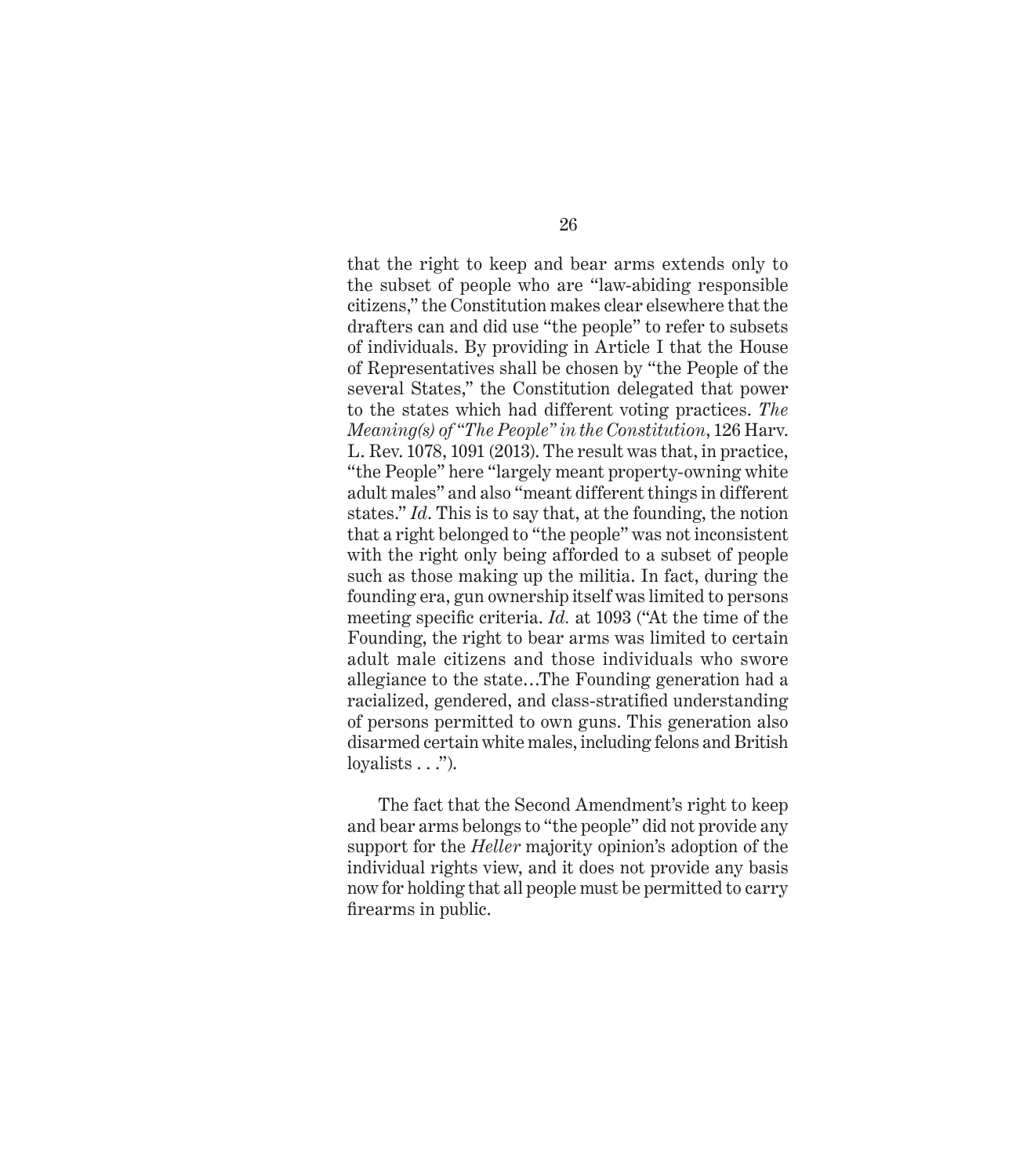#### **B. The Court should overrule** *Heller***.**

This Court has acknowledged that it will overturn a past decision if "there are strong grounds" and that doing so is particularly appropriate when interpreting the Constitution. *Janus v. Am. Fed'n of State, Cty., & Mun. Emps., Council 31*, 138 S. Ct. 2448, 2478 (2018); *see also Agostini v. Felton*, 521 U.S. 203, 236 (1997) (explaining that stare decisis "is at its weakest when we interpret the Constitution because [the Supreme Court's] interpretation can be altered only by constitutional amendment or by overruling prior decisions."). Factors the Court has found should be considered when making this determination include (1) "the [precedent's] consistency with other related decisions, (2) "the quality of [the precedent's] reasoning," (3) "developments since the decision was handed down," (4) "the workability of the rule it established," and (5) "reliance on the decision." *Janus*, 138 S. Ct. at 2478-79.

Based on these factors, it is both necessary and appropriate to overturn *Heller*. That decision's adoption of the individual rights view was a complete departure from how the Second Amendment had been understood and applied from the founding to the modern era. The majority opinion's reasoning did not justify that departure. It was based on the mistaken premise that there was a preexisting individual right to keep and bear arms that was inherited from the English and imported into the Second Amendment. The evidence available at that time demonstrated that the English had no such right, and even if they did, the drafters never intended to adopt it. The developments in linguistic research since that time have only further reinforced that the language the drafters chose for the Second Amendment did not provide for an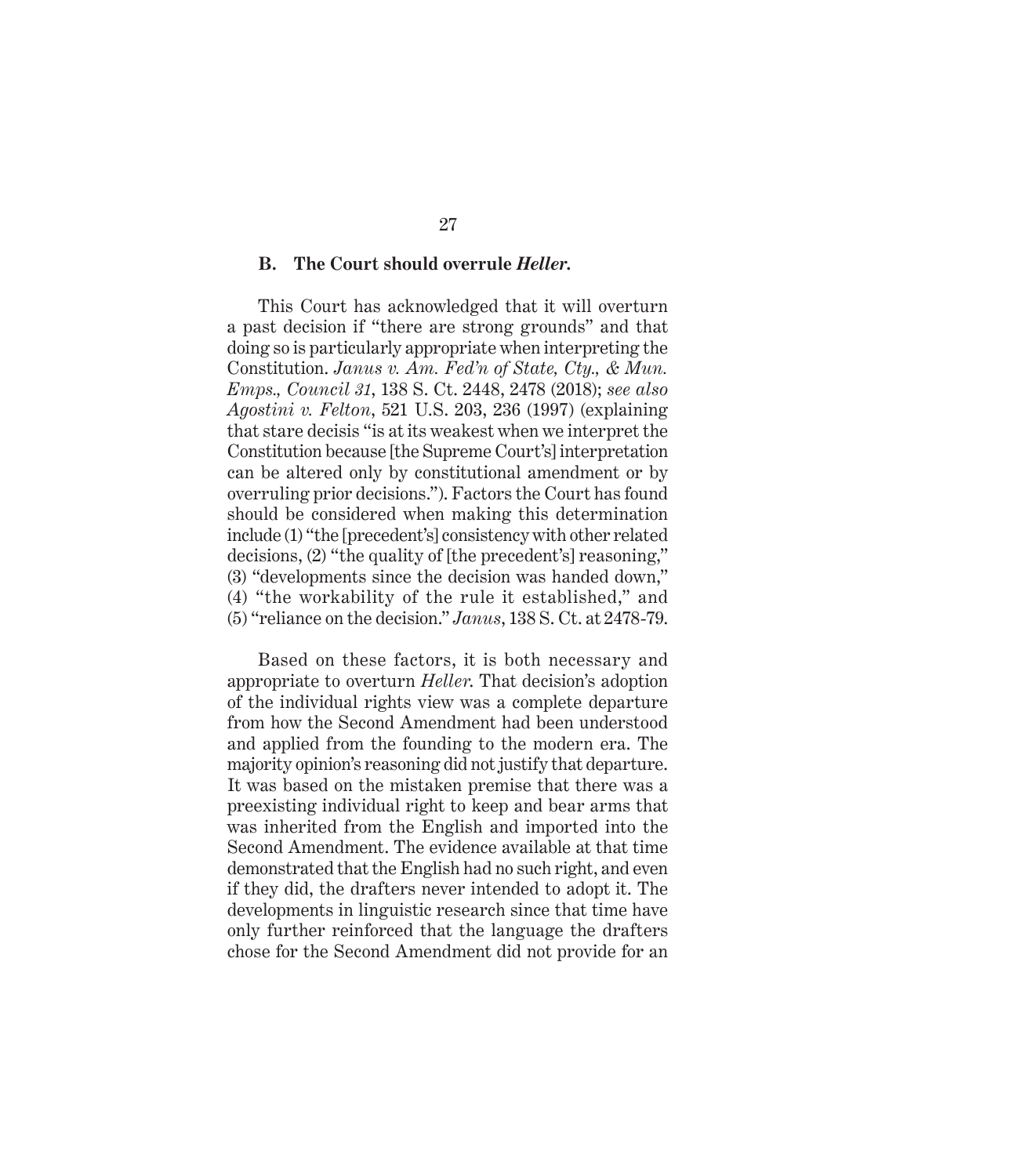individual right to use firearms in self-defense. That right is simply nowhere to be found in the Second Amendment.

Moreover, as states have attempted to combat the gun-related injuries and mass shootings that have come to plague American society, *Heller*'s rule has proved to be an unworkable impediment. Its adoption of the individual rights view created a constitutional obstacle where none previously existed and provided the gun lobby with the ability to bring constitutional challenges to block or, at the least, impede the enactment of any significant limitation on firearms. The pending appeal, which seeks to strike a down a longstanding regulatory scheme that places reasonable restrictions on individuals' ability to carry guns public, is only one example of how the gun lobby has sought and will continue to seek to expand *Heller's* holding and exacerbate its effects. Having succeeded in using misinformation to change the recognized scope of the Second Amendment, the gun lobby is continuing on a campaign to misapply the Second Amendment and eliminate any meaningful gun regulations whatsoever. *See, e.g.*, *Duncan v. Becerra*, 970 F.3d 1133 (9th Cir. 2020) (review pending) (holding that, under *Heller*, a law was not even allowed to limit the permissible number of bullets in a magazine even though it did not restrict the use or possession of any gun).

The urgency of the need to overrule *Heller's*  unsupported adoption of the individual rights view cannot be overstated. The number of American civilians killed annually with guns has been rising steadily since the 2008 *Heller* decision and is now at a historic high of approximately 40,000 per year. *See Fatal Injury Data | WISQARS | Injury Center | CDC*, Centers for Disease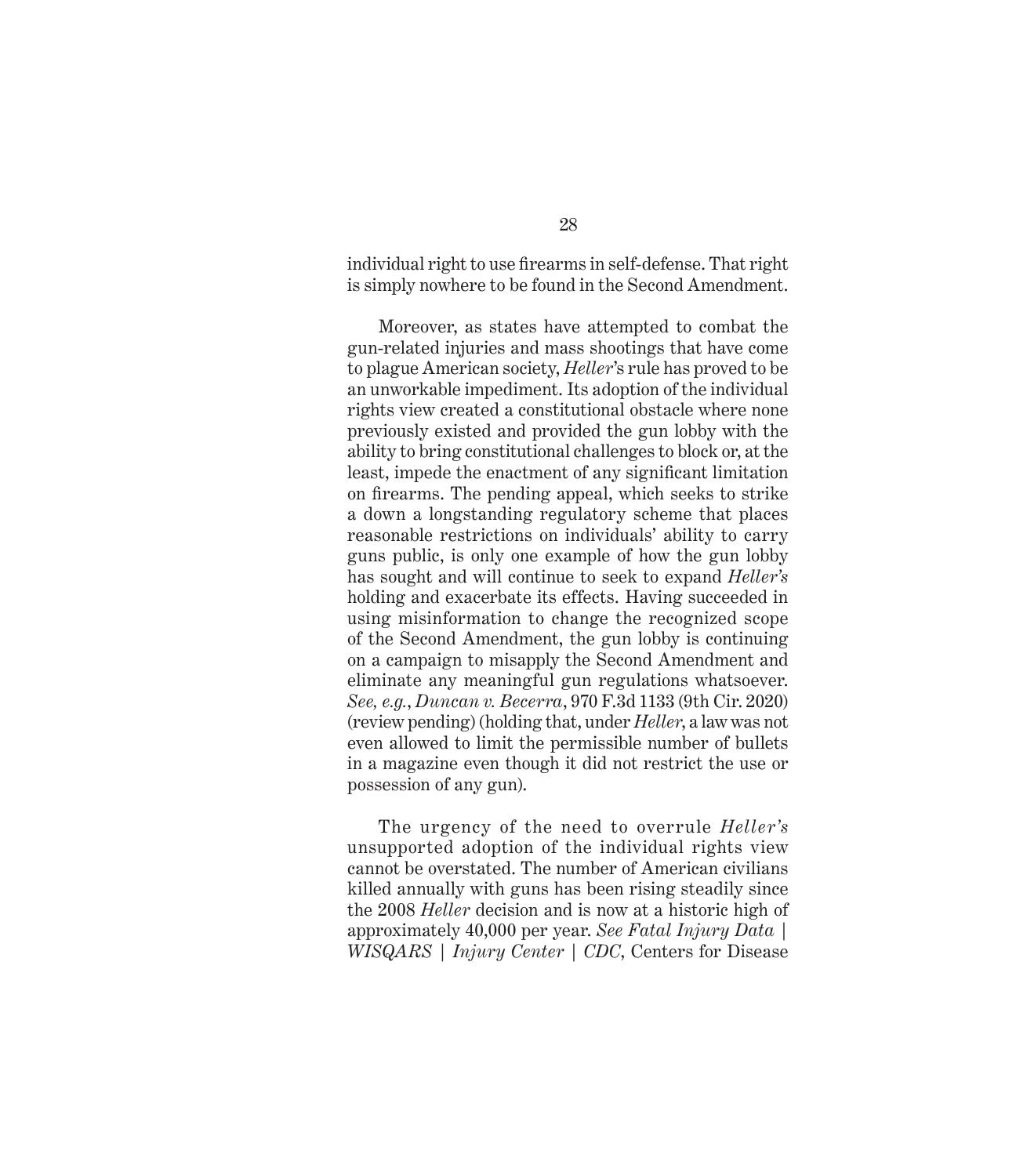Control and Prevention, http://www.cdc.gov/injury/ wisqars/fatal.html (last visited September 15, 2021). The U.S. rate of gun-related deaths is ten times higher than the average rate for peer countries. Erin Grinshteyn & David Hemenway, *Violent Death Rates: The US Compared with Other High-Income OECD Countries, 2010*, 129(3) Am J Med 266 (2016). The U.S. homicide rate is seven times higher than the average for peer countries, driven by a gun-related homicide rate that is 25 times higher. *Id.* Since 1968, the number of American civilians that have died of gunshot wounds is greater than the number of American soldiers that have been killed in combat by any means in all the wars in which the U.S. has ever been involved. Lois K. Lee et al., *Firearm Laws and Firearm Homicides: A Systematic Review*, JAMA Intern. Med. (2017). Even with much of the country on lockdown, unofficial data indicates that 2020 was the worst year in U.S. history for gun violence, with more than 44,000 gun-related deaths. Reis Thebault and Danielle Rindler, *Shootings never stopped during the pandemic: 2020 was the deadliest gun violence year in decades*, The Washington Post (March 23, 2021), https://www.washingtonpost.com/nation/2021/03/23/2020 shootings/ (last visited September 15, 2021).

The issue before the Court is, quite literally, a matter of life and death. The Petitioners' position is based on entirely on the unsupported ruling in *Heller*, and accordingly, this appeal should be decided in favor of Respondents. However, this is only one instance of the broader harm being caused by the *Heller* decision. With every day that *Heller* is allowed to prevent or delay effective gun regulation, more American lives are lost in preventable deaths. The Court should act now to overrule *Heller* and give American legislatures back the means necessary to stem the nation's gun crisis.